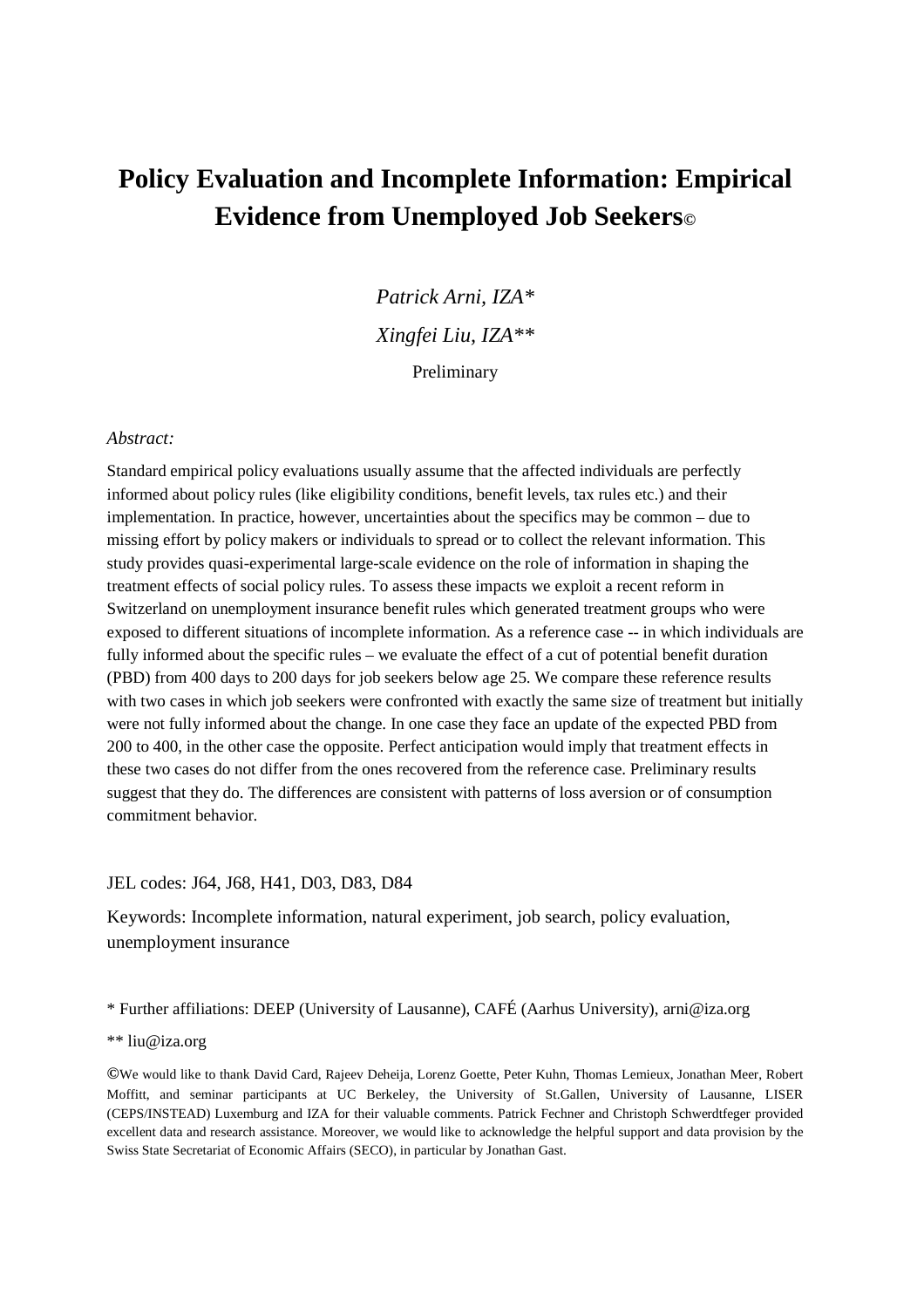### **1. Introduction**

-

Social policy transfer schemes – like social security, welfare, unemployment or health insurance, EITC, other tax schemes,… – often involve plenty of detail rules which crucially determine the net financial entitlements and implied incentives of these policies. Standard evaluations of such policy schemes usually assume, implicitly or explicitly, that the affected individuals are comprehensively informed about the relevant entitlement rules<sup>1</sup>. In practice, however, this assumption may not hold in numerous situations or for relevant subgroups. Often it may be realistic to assume that affected people are aware of the general rules of the policy, but not of the relevant implementation details or the net impact of combinations of rules. Acquiring the relevant detail knowledge may involve additional effort investment. This option that individuals are incompletely informed or do not entirely understand the rules in such situations is usually ignored in the empirical literature. This paper assesses such situations; it aims at providing empirical evidence on how policy treatment effects differ in cases of varying information exposure.

Information and expectation play essential roles when individuals make decisions facing certain changes in the economic environment that will potentially affect their future economic outcomes. The literature provides different examples of the relevance of information and knowledge in the context of various types of public policies. Chetty, Friedman and Saez (2013) shows that knowledge about policy rules (EITC is the policy subject in their paper) is an important key factor when individuals make optimal decisions and take advantage of the policy in the ways that they are aware of. In particular, they use variation of the degree of "sharp bunching" by self-employed individuals at the first kink across areas with different ZIP codes to identify a "causal" impact of EITC on earnings. Their findings show that the "diffusion of knowledge" about EITC is a crucial mechanism through which a previously under-documented if not ignored "intensive margin" effect is identified. Their empirical results provide additional insights on the role of information played in policy evaluation. Ignoring asymmetric information or incomplete information (from the perspective of targeted groups) about intended changes in policy rules would bias the measured effects of such policy rules. An earlier research that addresses similar points is Alm (1988). He shows that greater uncertainty about income tax policies in the U.S. in the 1960s and 1970s generate behavioral changes among rational individuals. Risk in tax policies may generate less optimal decisions as well as loss of welfare in the absent of symmetric information.<sup>2</sup> He mentions as well the option that policy uncertainty could be used strategically by policy makers.

 $1$  Or, alternatively, they do not take into account various degrees of information about the policy and thus estimate average effects which incorporate treatment effects of incomplete information.

<sup>&</sup>lt;sup>2</sup> Other studies include Blundell, Francesconi, and van der Klaauw (2011) on announcement of reforms in in-work benefits and its impacts on female labor supply; Luttmer and Samwick (2012) on welfare costs and uncertainty in policy; Giavazzi and McMahon (2012) on policy uncertainty and household savings and labor supply.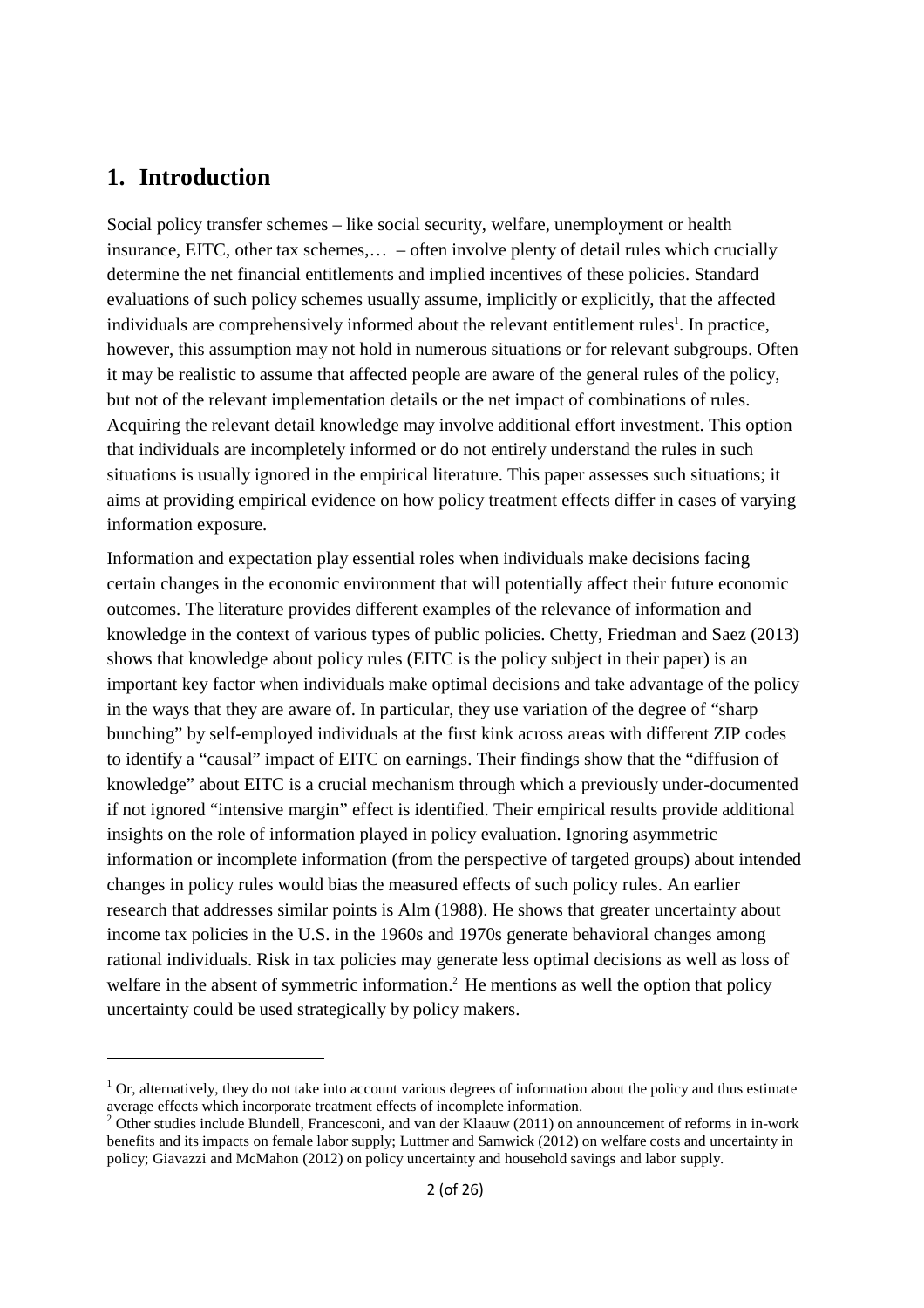Thus, the literature has shown that information about policy rules is an important factor to consider for both academics and policy makers. It has yet missing empirical evidences that are based on large scale administrative data, and a "clean" exogenous policy shock. Our paper intends to fill this gap.

In this paper, we empirically analyze the role of information in the context of unemployment insurance. We assess how potential unemployment benefit duration (PBD) changes impact on job seekers' dependence on UI and their exiting behaviors. Thereby we focus on individuals who have limited information about the changes in UI benefit rules, and see whether and how information and uncertainty about future policy changes affect their behaviors. Access to both large scale administrative unemployment data set and a clean natural experiment that generates a substantial PBD cut for young job seekers allows us to identify the causal impact of changes in policy rules on various groups of targeted individuals with different information exposure about the policy rules. We show that facing uncertainty about future UI benefit rules, individuals behave differently in their (non-)employment decisions.

The change and implementation of UI benefit rules in the Swiss case provides clean natural experiments in which younger job seekers are confronted with exactly the same size of treatment effects (a PBD change by 200 days) but are exposed to different degrees of available information. Different patterns of reactions on cutting PBD are documented among three treatment groups. These groups are all potentially affected by a PBD change of the same size. The first group we consider, our reference group, is directly informed about the eligibility rules that apply to them right at the beginning of the unemployment spell. For this group, there is no uncertainty about the PBD they are confronted with. The second group, more interestingly, is initially uncertain about the specific rules applied to them since the implementation of a PBD cut arrives during their unemployment spell. Thirdly, we consider another interesting policy targeted group of individuals who have limited information about changes in eligibility status: in this case they are confronted with a potential increase of PBD during their unemployment. The latter case is even even independent of the timing of the policy reform. The comparison of the treatment effects among the three groups reveals that information and uncertainty about changes in eligibility rules generate different behavioral responses. And these responses depend also on the nature of the expected outcomes i.e. potential decrease/increase in UI benefit durations.

After recovering the differences in the reactions among different treatment groups, we try to provide potential channels/mechanisms through which one can interpret these results. These channels relate to the literature of loss aversion (Tversky and Kahneman 1991; Yechiam and Telpaz 2013), where the general conclusion is that, facing uncertainty in the future, people dislike losses more than they like gains. Other channels that could also explain our results are related to the literature on endowment effects proposed by Kahneman, Knetsch, and Thaler (1990). Finally, the consumption commitment phenomena discussed in Chetty (2003) could also intuitively explain our results.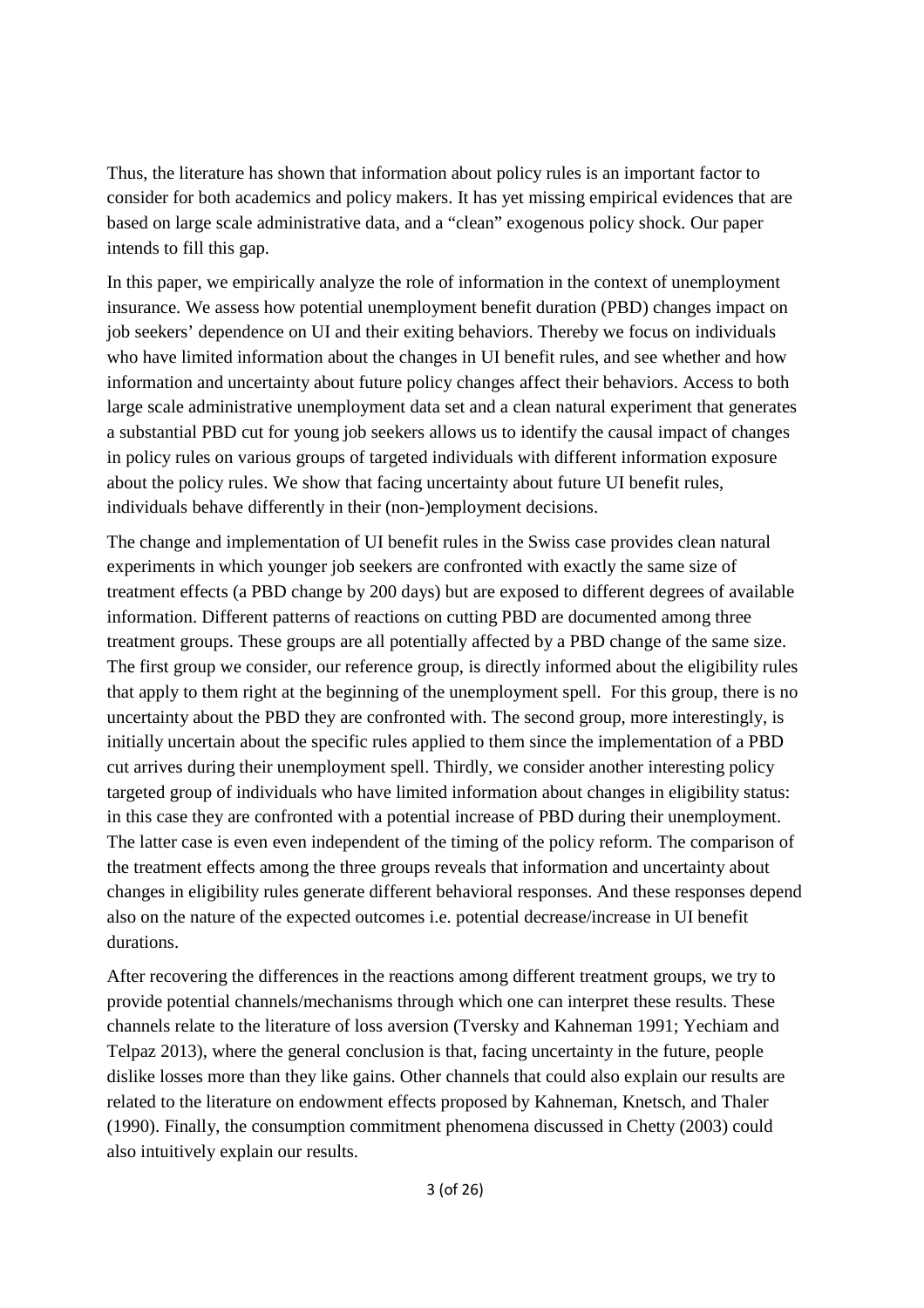The case of PBD change that we consider here to assess the role of information is related to a broad empirical policy evaluation literature. Evaluation of unemployment insurance programs has become popular in the past decades because such programs are most commonly used policy tools to help job losers with their economic hardship while searching for new employments. Unemployment insurance benefit level and unemployment insurance benefit eligible period are key parameters to consider when it comes to evaluate the impact of UI policy changes. Theoretical background on the impacts of potential UI benefit period on duration of unemployment and search outcomes originated from two streams of methodologies. Mortensen (1977) formulates a dynamic job search model incorporating the potential unemployment benefit duration. The model predicts that increasing potential benefit duration increases the value of being unemployed so that eligible unemployed individuals would stay longer in unemployment.<sup>3</sup> Moffit and Nicholson (1982) provide an alternative approach to theoretically incorporate potential benefit duration. They set up a labor-leisure model, where unemployed individuals have preferences over income and unemployment. Unemployment is attractive because of the leisure involved in it<sup>4</sup>. They show that increases in the level and length of the UI benefit generate both income and substitution effects that are the forces to increase average duration of unemployment. Both of theoretical backgrounds offer disincentive effects of prolonged potential UI benefit durations on job search outcomes, mainly employment outcomes. Job seekers stay longer in unemployment and claim unemployment benefit longer if they can.

There is also a rich literature of empirical studies on potential benefit duration and its impact on unemployment spells or job search outcomes. For example, a short list of studies on the impacts of extending potential benefit duration include Katz and Meyer (1990), Card and Levine (2000), Lalive (2008), and Schmieder, von Wachter and Bender (2012). In general, their results show that a longer potential benefit period creates longer UI benefit dependence and hence longer unemployment spells. Moral hazard is usually the main behavioral explanation behind these results. On the other hand, Van Ours and Vodopivec (2006), provide empirical evidence on shortening the potential unemployment benefit duration using a natural experiment in Slovenia. They find that a decrease in potential benefit period results in higher exit rate of unemployment and shorter unemployment spell.

However, the above mentioned literature on evaluation of UI potential benefit duration changes all assume that information about UI benefit rules are complete and commonly shared between the policy maker and target groups. Individuals are assumed to have perfect foresight.

 $3$ On the other hand, increasing potential benefit duration also generates incentives for those unemployed who are not eligible for UI benefit to leave unemployment, because the value of employment is higher, since the unemployment benefit value that comes with the risk of "laid off" in the future is higher due to longer benefit coverage.

<sup>&</sup>lt;sup>4</sup> Upon entering unemployment, individual chooses optimally income and duration of unemployment subject to a convex budget constraint. The budget constraints are separated into three sections, indicating leaving unemployment before the eligible benefit period is exhausted, leaving unemployment right at the exhaustion period, or to leave unemployment after the eligible benefit period.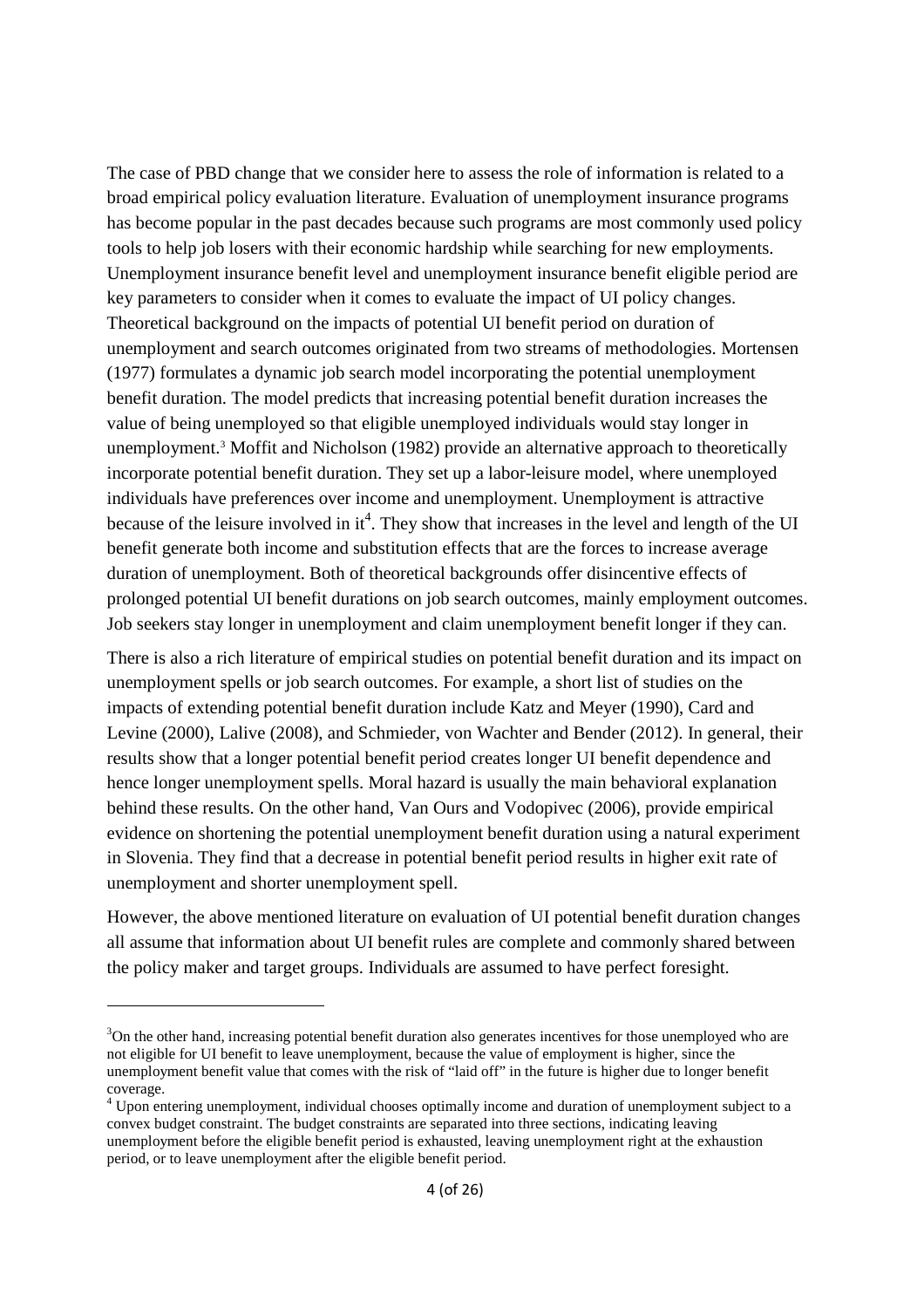Incomplete information and uncertainty about potential policy changes are usually ignored or not modeled, especially among existing empirical studies on the evaluation of labor market policies.

We believe that our paper contributes to the literature on policy evaluations using natural experiments, by incorporating explicitly the "fuzzy" cases, where individuals are not fully informed about the policy change. The behavior of these relevant subgroups help us learn about how individual change their response to policy incentives if they are exposed to incomplete information setups. This is important from implementation of public policy point of view, since, we show that incomplete information about policy parameters will have different behavioral responses that are usually not taken into account by the policy maker. The way how information is spread and managed in public policy schemes can potentially reduce, improve or destroy planned policy effects.

The structure of the rest of paper is the following: section 2 provides institutional background of the Swiss unemployment insurance system and the specific policy change and implementation that is utilized in this paper; section 3 describes the data; section 4 presents the empirical model; section 5 provides results and some discussions; finally section 5 concludes the paper.

## **2. Institutional Background and the PBD Reform**

In order to assess the impact of varying exposure to (incomplete) information, we exploit a natural experiment within Swiss unemployment insurance which has generated several comparable treatment groups that differ with respect to available information.

The Swiss unemployment insurance (UI) system is quite typical in its policy design and well comparable to other UI systems within OECD. The potential duration of unemployment benefits (PBD) for prime aged individuals who fully contributed (18 out of the last 24 months) is 400 days. Job seekers who contributed less in the pre-unemployment period (12 out of the last 24 months) are eligible for 260 days. From age 55 on, benefits are extended by additional 120 days. The reform that we exploit here and will discuss below introduced an additional threshold of PBD change at age 25. The replacement ratio is 80%; and 70 % for job seekers whose insured earnings would correspond to a daily benefit payment of more than  $140 \text{ CHF}^5$ and who are not caring for children. After the end of the entitlement period the unemployed have to rely on social assistance. Social assistance is means tested and replaces roughly 76% of unemployment benefits for a single job seeker with no other sources of earnings (OECD, 1999).

 $5$  1 Swiss Franc (CHF) = 1.07 USD = 0.96 EUR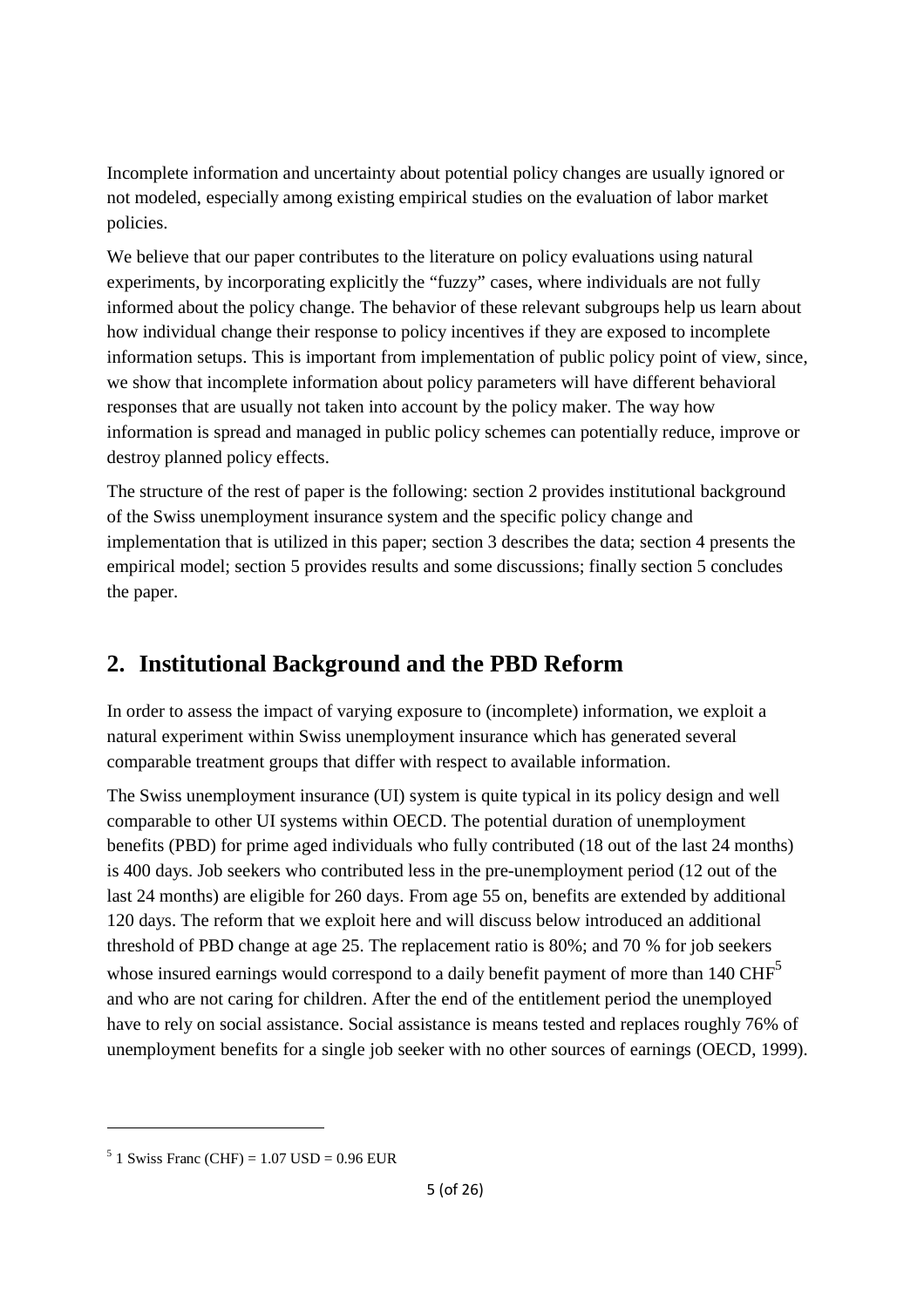The second key eligibility criteria, besides sufficient contributions, is that a job seeker must be "employable". I.e., job seekers must possess the capability to fulfill the requirements of a regular job. If an individual is found not to be employable there is the possibility to collect social assistance. Upon registration at the Public Employment Service (PES) office, the job seeker is subject to further obligations: he needs to attend regular meetings with the caseworker (usually monthly); fulfill individually specified job search requirements (usually 6 to 12 applications per month, see Arni et al., 2015); attend regularly programs of active labor market policy (job search assistance, training, workfare programs); follow up on referrals that the caseworker provides him. The Swiss UI system is above OECD average in terms of monitoring intensity (Venn, 2012). In particular benefit sanctions – temporary benefit cuts of usually 5 to 10 days – are regularly used and can be imposed in case of observed non-compliance with one of the mentioned obligations. Empirical studies (Lalive et al., 2005, Arni et al., 2013) show that the effect of monitoring strictness and sanctions on unemployment duration and earnings is substantial in the Swiss case.

The UI system features four organizational layers. At the national level, the UI law defines all the mentioned eligibility rules, obligations and means of support. The Swiss system is characterized by a substantial amount of federalist leeway in the implementation of the common rules. The second layer is constituted by the Cantons which are responsible for the organization of the agencies of the UI funds as well as of the PES agencies. About 160 PES offices feature the third level of the system; they are responsible for registering, supporting and monitoring the unemployed job seekers. Finally, about 2500 caseworkers build the personal backbone of the PES offices and execute tasks of job search assistance, monitoring of the requirements and acquisition of job vacancies among local employers.

In the context of this study it is important to note that there is a clear organizational separation between the tasks of support and monitoring – fulfilled by caseworkers and PES – and the tasks of benefit payments and eligibility checks. The latter are performed by the agencies of the UI funds which are also locally separate from the PES. Their databases are, however, connected. As a consequence of this separation, information exchange concerning monthly benefit payments and eligibility issues are handled by the UI funds (usually via monthly letters like payment statements etc.). Thus, caseworkers are not responsible to inform job seekers about their eligibility status with respect to PBD. In fact, they are not allowed to provide legally binding information on eligibility status (updates), this is in the sole responsibility of the UI funds.

The PBD changes we exploit as natural experiments originate in a reform of the Swiss UI law that has been implemented in April 2011. The reform introduced an additional age threshold in the benefit eligibility scheme at age  $25^6$ . Since April 2011, fully eligible<sup>7</sup> individuals below that

 $6$  Note that there have been other smaller policy changes introduced within the UI reform 2011, in particular a slight increase in strictness of the sanctioning rules as well as a larger definition of "suitable" jobs that a job seeker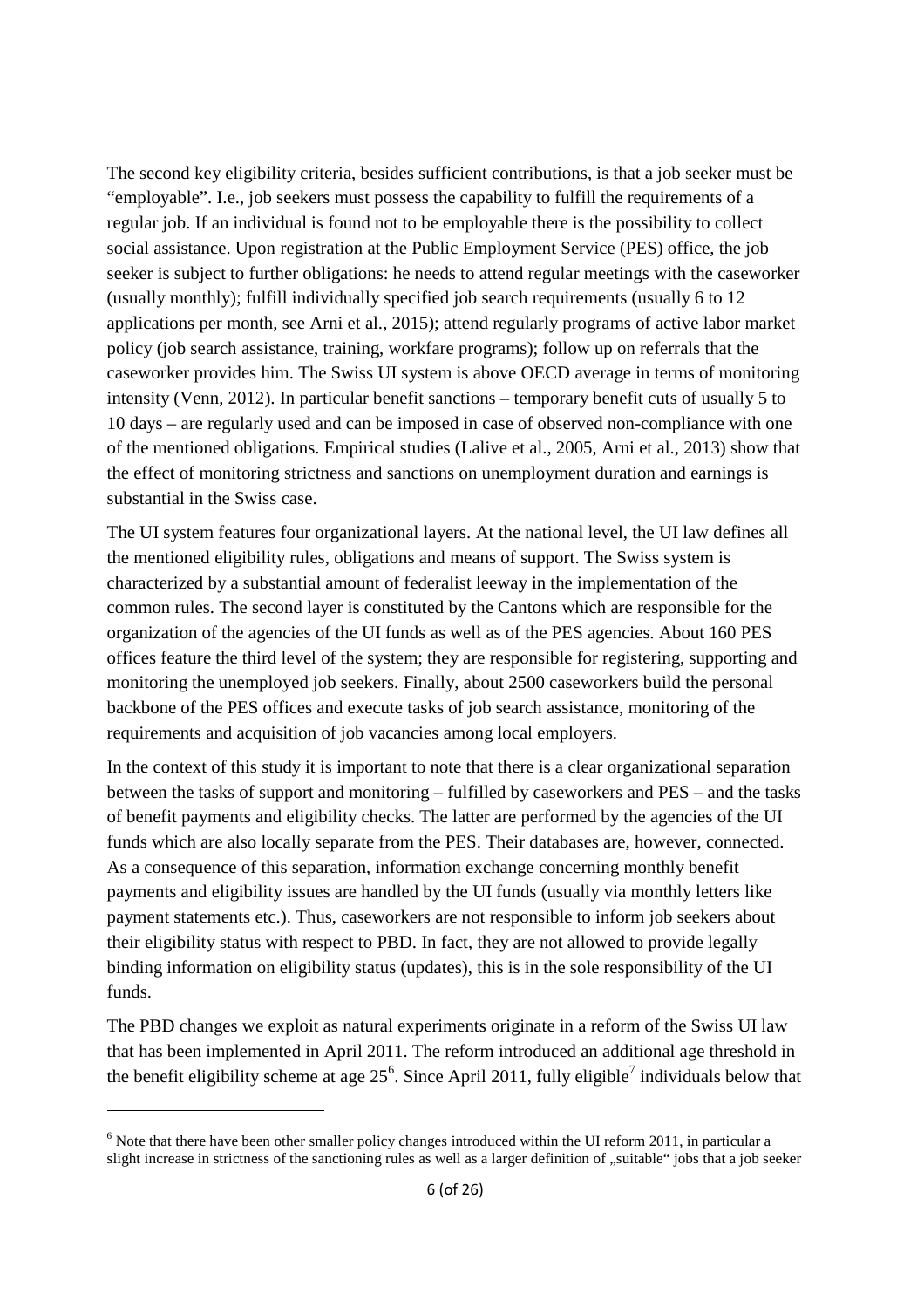age (at registration) were subject to only 200 days of potential benefit duration, whereas job seekers above age 25 keep the right to collect 400 days of benefits. This reduction applies only to persons without children to care for. The background and political aim of the UI reform was the reduction of expenses (and increase of the contributions) in order to balance out the funding of the UI funds in the longer run.

We will exploit the information variation and policy uncertainty that has been generated through the implementation of the new rules, in particular two sources of incomplete information (which correspond to the two cases discussed in section 4). First source is the rule that the PBD eligibility status is updated *within* ongoing unemployment spells. This means in our context that job seekers who enter unemployment slightly (max. 9 months) before their  $25<sup>th</sup>$ birthday will first be subject to 200 days of PBD and then will be upgraded to 400 days of PBD *at* their  $25<sup>th</sup>$  birthday. This particularity is, however, not common knowledge and job seekers would only find out about it in advance if they would actively inquire at the UI funds $8$ . Otherwise, the UI funds will only communicate the update of their eligibility status to 400 days of PBD within the mentioned regular mail exchange (monthly payment statements) from the date of  $25<sup>th</sup>$  birthday onwards.

The second source that introduced policy uncertainty is the implementation of the reform. Due to a referendum there has been a public vote on the UI reform by end of September 2010. For this vote, information about the intended adaptations of the general PBD eligibilities has been spread by the usual official information bulletin (Schweizerische Eidgenossenschaft 2010). The details of the implementation – and even the implementation date – were, however, not yet defined and known. Because of this late referendum, implementation rules and their internal communication (to the UI funds and the PES) have been realized very late<sup>9</sup>. Finally, the implementation date has been fixed to be the first of April  $2011^{10}$ , and the government decided

is required to accept in order to avoid sanctions. Note that both of these changes apply generally (the first to everybody, the second to people below age 30), such that they are cancelled out by the natural experiment and the use of diff-in-diff estimation.

 $<sup>7</sup>$  Full eligibility means in this context that individuals must have contributed to unemployment insurance taxes at</sup> least during 18 out of the last 24 months before unemployment registration. If they contributed less – at least 12 out of the past 24 months – they become eligible for 260 days of benefits (below and above age 25). We do not consider this case in the empirical analysis and sample on fully eligible job seekers.

<sup>&</sup>lt;sup>8</sup> Note that the general PBD eligibilities by age are communicated in the compulsory introductory information event 1 to 2 weeks after unemployment registration (and in the brochure that is handed out). The special case of updating *within* the spell is, however, not mentioned. Moreover, even the caseworkers may not be aware of this special case because it is only mentioned in one sub-paragraph of the implementation directive (see SECO 2011, paragraph 2a, page 20, related to Art. 27, Abs. 2,4,5 and 5bis of the Swiss UI law (AVIV)) that has been distributed by the Swiss State Secretariat of Economic Affairs (SECO) in 2011. Moreover, caseworkers are not responsible and not allowed to provide legally binding information on individual eligibility status to the job seeker, as mentioned above.

 $9$  The implementation directive (SECO 2011) has been sent to the Cantonal UI funds and to the PES in February 2011.

 $10$  The original plan was to implement the reform in January 2011, which was not possible any more due to the late referendum. Note that in Switzerland political opponents of a law can collect 50'000 signatures to urge a referendum.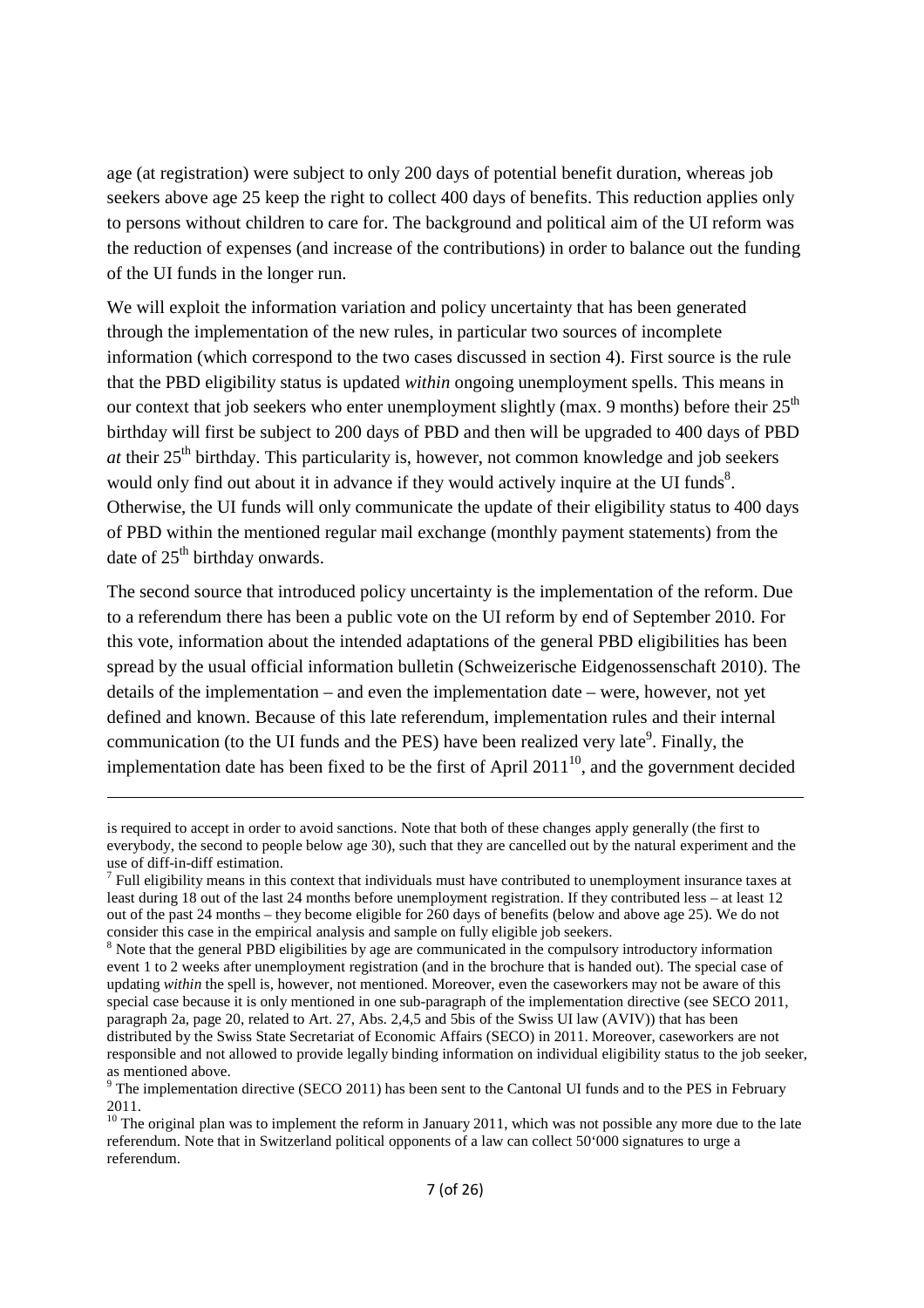that the revised eligibility rules were applied immediately to *ongoing* spells. This timing and the immediate implementation created therefore a situation of incomplete information in the months before the reform where the general elements of the reform were known but not the timing of the implementation and to whom they exactly applied.

## **3. Data, Sampling and Descriptives**

For this study we use very rich individual data directly from the Swiss Unemployment Insurance Register (UIR). We have access to the individual data of 100% of the population of registered unemployed. They cover all the usual socio-demographic information (age, gender, civil state, nationality, characteristics of the last job, education, mother tongue, foreign language skills, household size, insured earnings, eligibility state and conditions). The spell information (entry, exit) and all the labor market policy and sanction events are registered in daily precision. Based on this, we construct variables on the unemployment history in the 3 years before the current spell (incidence and duration of the spells), as additional controls. Moreover, the data feature fine-grained aggregation information: identifiers of each job seekers' Canton and municipality of residence as well as the PES agency (and caseworker) she is assigned to. We use PES fixed effects as control variables that take into account differences in economic and cultural conditions as well as in PES-level policies. These fixed effects cover small regional entities: Switzerland is decomposed in about 160 PES regions.

To exploit the quasi-experiment of a PBD change by 200 days, we will thus focus on the fully eligible young job seekers around the age of 25 without children (which is the large majority<sup>11</sup>). Sampling on full eligibility, no children, an age window from 22.25 to 27 and three unemployment inflow windows between April  $1<sup>st</sup>$ , 2009, and April  $1<sup>st</sup>$ , 2013, leaves us with a gross estimation sample of 53'705 unemployment spells (37'119 individuals). The details on the age and inflow samplings for the specific treatment and control groups within our (diff-indiff) analysis will be reported in section 4. The end of the observation window for the spells is August  $31^{\text{st}}$ , 2014.

#### [Figure 1 around here]

The left panel of Figure 1 reports the distribution of the realized durations of registered unemployment for the gross estimation sample (censored after two years). The median unemployment duration for this sample of young job seekers is 133 days. The figure shows the typical shape of unemployment exit behavior: unemployment exit rates are clearly highest in the first four to six months. In the period of interest, 2009 to 2014, the labor market conditions

 $11$  Within the chosen inflow and age windows which generate our gross estimation sample, the group of fully eligible individuals without children represents 69% of the registered job seeker population.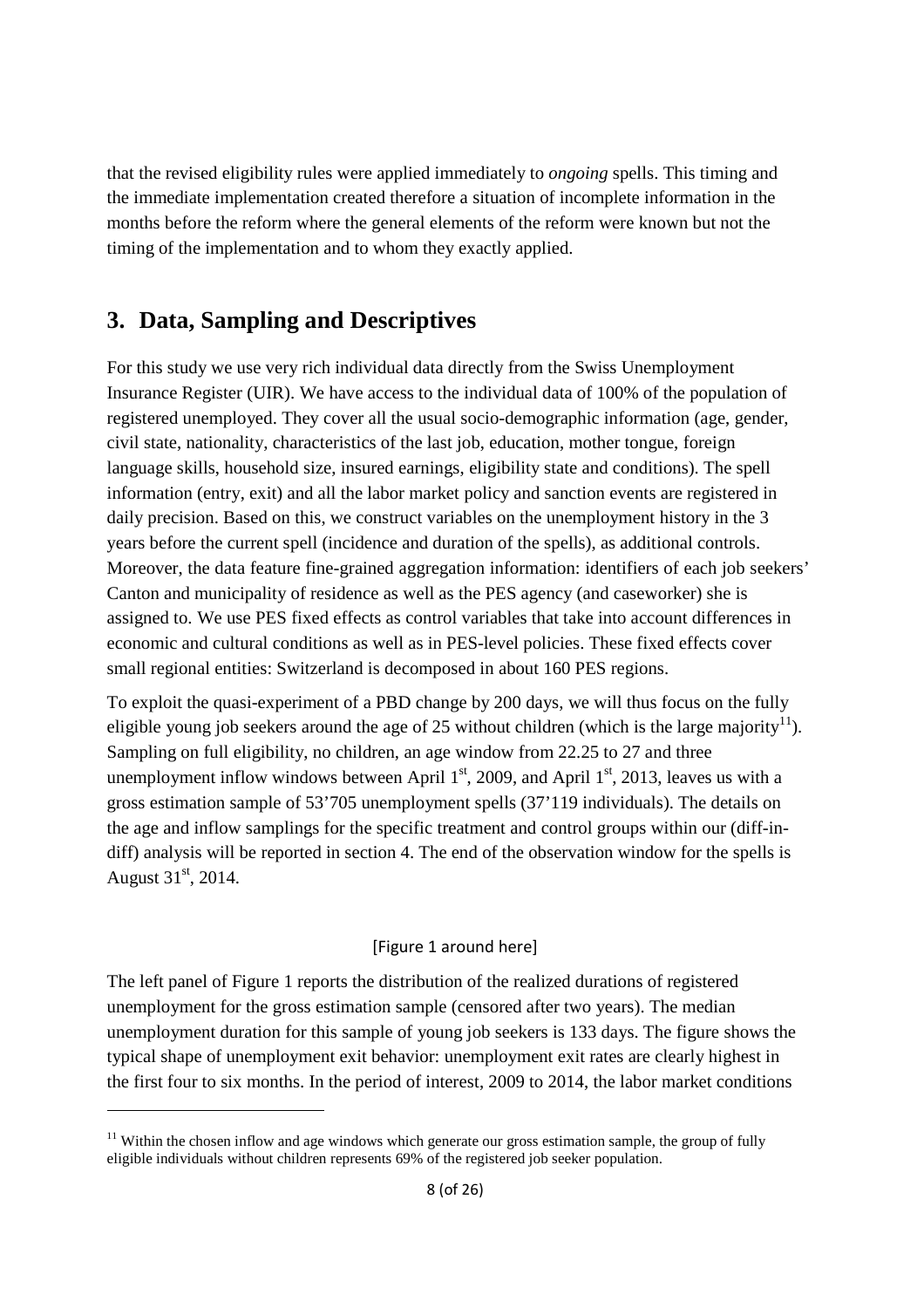in Switzerland have been quite stable. The yearly median unemployment durations for the sample vary between 121 and 155 days<sup>12</sup>. Note that we will censor all the individual unemployment spell durations after one year. This is due to the fact that we consider the PBD of 200 days as a treatment. These benefit days are working days which translate into a calendar duration of about 11 months. Thus, considering durations after that point becomes meaningless since the treatment group has left the register by default<sup>13</sup>. The right panel of Figure 1 shows the Kaplan-Meier survivor function for our gross sample. After 12 weeks of unemployment, 30% of the sample population has left the register (for jobs or without job), after 40 weeks a bit less than 25% of the job seekers are still unemployed.

### [Table 1 around here]

Table 1 reports a selection of important socio-demographic characteristics of the estimation sample (aged 22.25 to 27 at unemployment entry). 46% of the sample is female job seekers. The highest education of two thirds of these young job seekers is at the secondary level; the vast majority possesses a vocational degree (apprenticeship of three to four years). One third of the registered unemployed in this age window are foreign born. 75% of the sample report a national language (German, French, Italian) as their mother tongue. 79% of the individuals live in urban or sub-urban municipalities. Lower skilled occupations dominate the pool of unemployed. On average, the insured monthly earnings (gross earnings subject to social security) amount to about 4000 CHF within the sample. 54% of the job seekers in the sample did not experience any unemployment in the past 3 years; this explains why the reported mean duration of unemployment experience is relatively low. Note that we use is the full population of registered job seekers (within the mentioned sampling frame), thus there is no issue of selectivity that could harm external validity.

### **4. Empirical framework**

-

The Swiss unemployment insurance PBD reform was implemented on April 1<sup>st</sup> of 2011. The reform affected only people who are below age of 25 at the time of unemployment registration, and their eligible benefit duration is cut by half from 400 days to 200 days. Such a dramatic cut

 $12$  The official unemployment rate (published by the Swiss State Secretariat for Economic Affairs SECO) for individuals between age 20 and 30 was around 4% in these years.

<sup>&</sup>lt;sup>13</sup> Note that the difference between 200 days (9 months) of PBD and 11 months of "real" duration is explained by weekends, public holidays, "benefit holidays", possible periods of sickness etc. Note as well that there are minor quantities of individuals subject to 200 days of PBD who stay longer in the register than 11 months; in specific cases it is possible to follow ALMP programs even after benefit exhaustion. Since we are interested in the unemployment duration while being eligible for benefits we censor these cases after one year.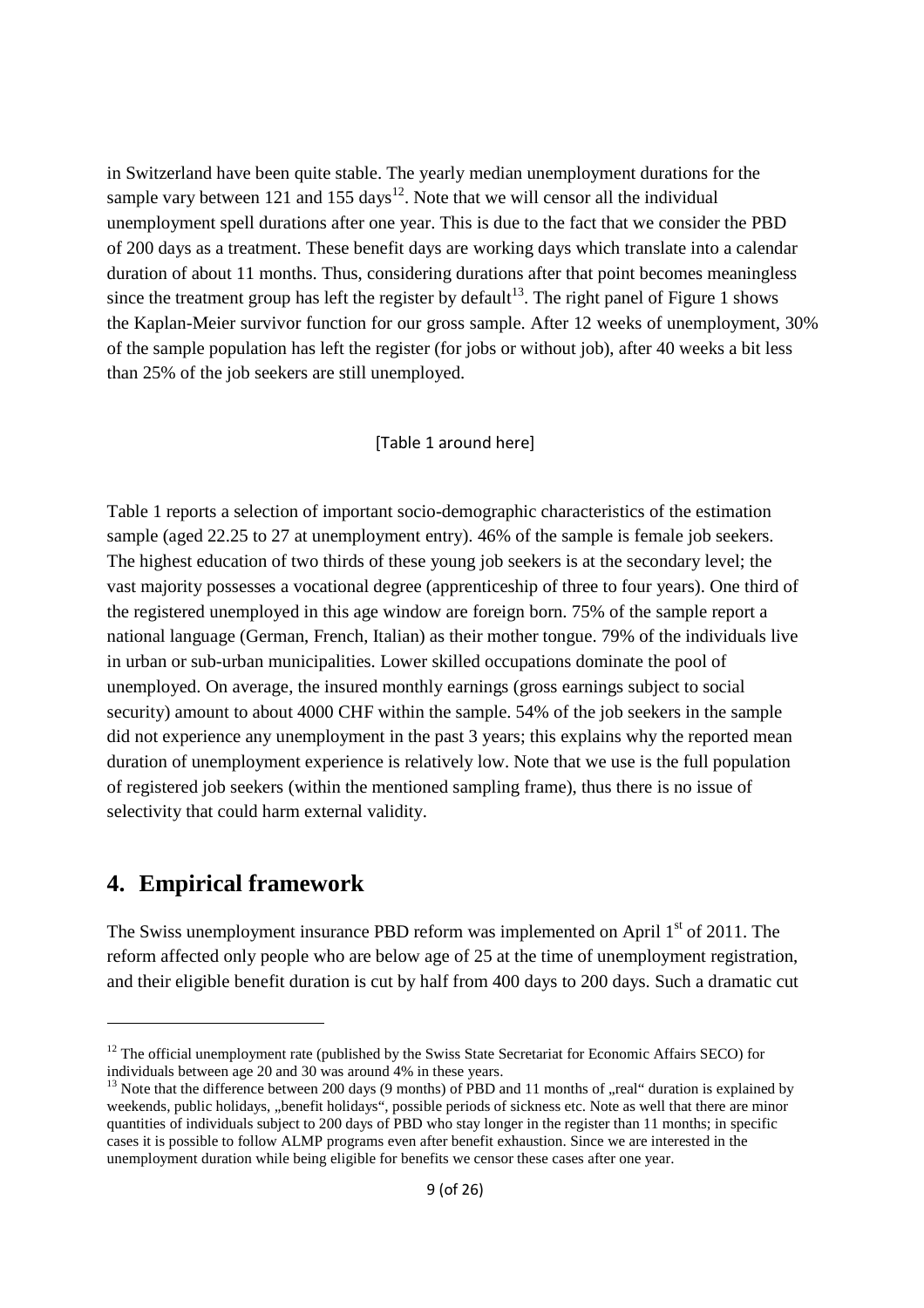in PBD is quite unique as most public policy adjustments are small in magnitudes. The "sharp" treatment difference around age 25 provides an excellent "exogenous" shock for the young job seekers (below age 25) in the post reform period. This allows us to implement a clean difference-in-difference estimation procedure to identify the "causal" links between the policy change and the exiting behaviors of the registered job seekers.<sup>14</sup> Following Cameron and Trivedi (2005), our empirical econometric model takes the following form:

$$
Y_i = \alpha + x_i \beta_1 + \gamma^l I_i^{post} + \gamma^2 I_i^{treat} + \delta D_i^{DD} + \pi^l age_i^{pre,c} + \pi^2 age_i^{pre,t} + \pi^3 age_i^{post,c} + \pi^4 age_i^{post,t} + \eta_t + \mu_r + \varepsilon_i \tag{1}
$$

We model outcome variable Y in a standard linear diff-in-diff set up. We consider three outcomes for individuals who are registered at unemployment agencies in Switzerland between April  $1<sup>st</sup>$  of 2009 and April  $1<sup>st</sup>$  of 2013. In particular, we look at probability of leaving unemployment to a non-job state; probability of finding a job and the duration of the registered unemployment spell. As usual, we control for individual socio economic characteristics with  $X^{15}$   $I^{post}_i$  and  $I^{treat}_i$  are indicators for the post policy reform period and the "treatment" status respectively. We also control for age trends before and after the policy change for the treatment and control groups separately.  $\eta_t$  captures common time trends, for example, seasonal dummies.  $\mu$ , captures geographical differences among unemployment individuals, it accounts for any local economic environment that may affect the job search outcomes of unemployed. By controlling for both time and geographic location of the unemployed together with a rich set of observed socio-economic characteristics and separate age trends, we believe that the exogenous policy shock will help us to identify a causal effect. Finally  $\delta$  is the parameter of interest that gives us the treatment effect on the treated.

In order to better identify the treatment effect of the PBD cut, we select individuals who were between age 22 and 27, and who entered unemployment spells between April  $1<sup>st</sup>$  of 2009 and April  $1<sup>st</sup>$  of 2013. This way, on top of a rich set of control variables, we have a balanced sample of young job seekers who share similar observed and unobserved heterogeneity and hence more comparable. The unemployment inflow time window is also "balanced" by using 2 years before and after the implementation of the new UI PBD rules.

We now construct three pairs of control and treatment groups depending on individual's perception of the implemented PBD rules. Potential treated individuals could have incomplete information about the specific rules that apply to them. From now on, we will use case 1 2 and

-

<sup>&</sup>lt;sup>14</sup> Similar large scale policy changes in welfare benefit levels in Quebec 1986 are also utilized by Lemieux and Milligan (2008). They focus on the sharp discontinuity around the age threshold and adopted RDD approach. In an earlier version of the current paper, we also exploit this nature of our natural experiment and found similar results. <sup>15</sup> Such characteristics include gender, education, previous occupation, previous jobs tasks, language, insured earnings etc.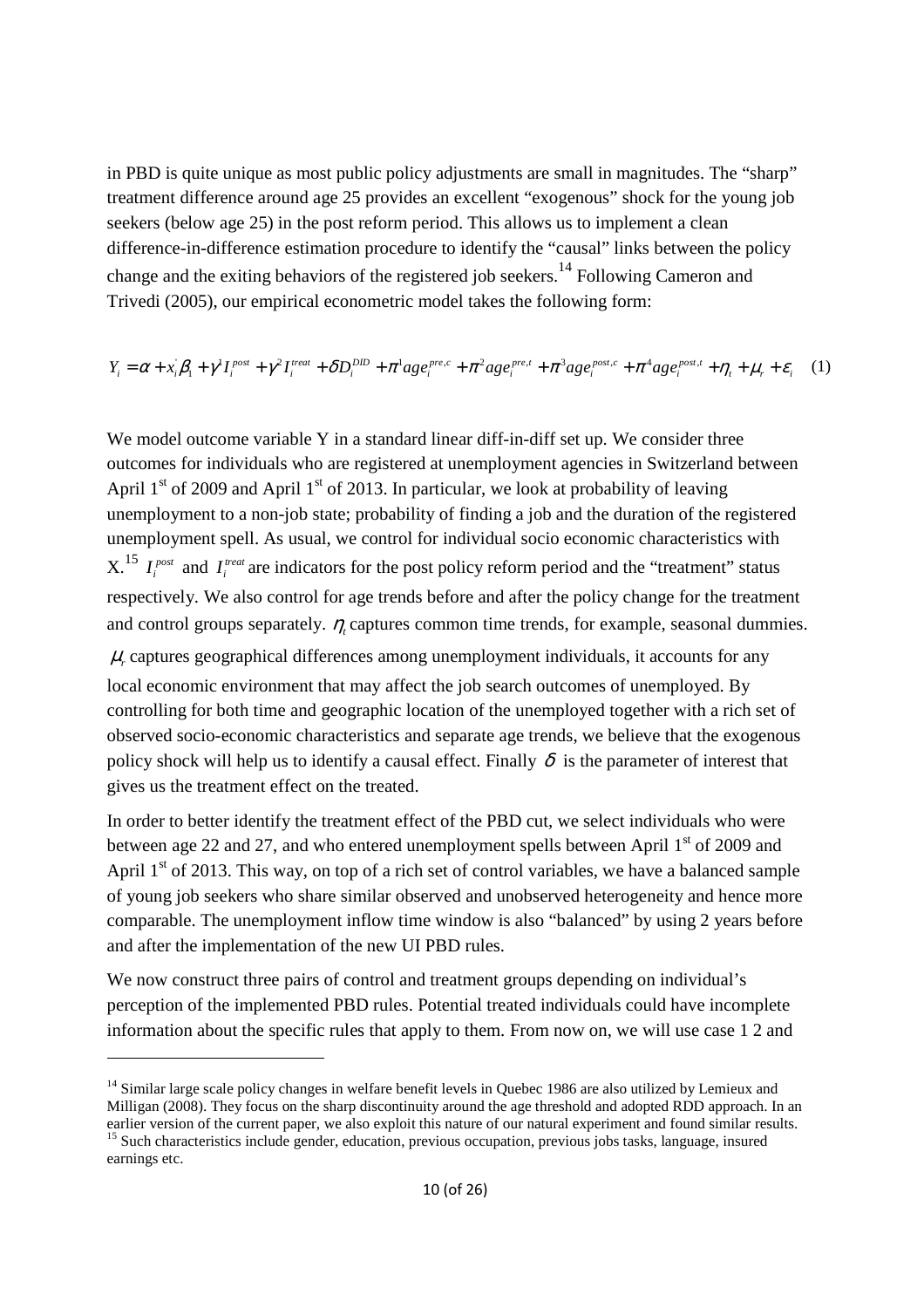3 to refer to these comparison groups. The first case is where there is no incomplete information about the PBD reform and the cutting rules. Individuals share common information about the different treatment of unemployment benefit duration entitlement below and above (inclusive) age 25. In particular, we choose from the universe of all registered unemployed individuals who enter unemployment between April  $1<sup>st</sup>$  of 2009 and April  $1<sup>st</sup>$  of 2010 (before the reform), and between April  $1<sup>st</sup>$  of 2011 and April  $1<sup>st</sup>$  of 2013 (after the reform). Our control group is comprised of those who at the entry of unemployment are 25 and above. Our treatment group contains individuals who are between age 22.25 and 24.25. The treatment age window may appear arbitrary. However, age 24.25 is crucial to us, since by selecting this age threshold, we rule out the possibility that after the reform individuals who are closer to but not yet age 25 will be updated with longer PBD of 400 days instead of 200 days.<sup>16</sup> Therefore in case 1, the controls are those who would have 400 days of PBD before and after the reform, and the treated are those who would have a cut of PBD to 200 days after the reform. This comparison group will serve as our reference group when we discuss the results in the next section, as this group provides us the benchmark results under complete information.

In addition to case 1, we also construct two other comparison groups with less complete information about the PBD rules. When implementing the new PBD rules, the Swiss government decides to update individual's benefit period upon age 25. For example, if an individual enters unemployment spell before age 25 after the implementation of the new rules, he/she will be upgraded to have 400 days of PBD when he/she turns 25 while still in the same unemployment spell. The Offices of Unemployment Insurance Funds (UI payment agency in Switzerland) only updates the individuals' eligible PBD in the month of their  $25<sup>th</sup>$  birthday and does not inform the job seekers in advance. This creates an uncertainty or lack of information for unemployed individuals who are close to age 25 after the reform. From the researcher's point of view, these individuals should have 400 days of PBD before and after the reform and hence form a special "control" group due to the lack of information. Such a "fuzzy" case would usually not be considered in the literature of evaluation of unemployment insurance PBD changes and hence ignored in the past. We explicitly take account of this unique population and form the second comparison group, in which the "treatment" group includes people who are between age 22.25 and 24.25 at the time of entering unemployment spell. Similar to the treatment group in case 1, the inflow time windows are between April  $1<sup>st</sup>$  2009 and April  $1<sup>st</sup>$ 2010 and between April  $1<sup>st</sup>$  2011 and April  $1<sup>st</sup>$  2013. In this case, the "control" group is older than the treated but slightly younger than 25 when entering unemployment. Hence their potential benefit period could be upgraded from 200 days to 400 days. Therefore, we are comparing individuals who are entitled with 200 days (younger ones) with individuals who are entitled with 400 days without knowing about it. Our diff-in-diff estimator would then causally

-

<sup>&</sup>lt;sup>16</sup> This is actually the case, after consulting relevant documents and staff members at the Swiss Unemployment Insurance Register Office. Case workers will update PBD for individuals from 200 to 400 days, while they reach age of 25 during the unemployment spell.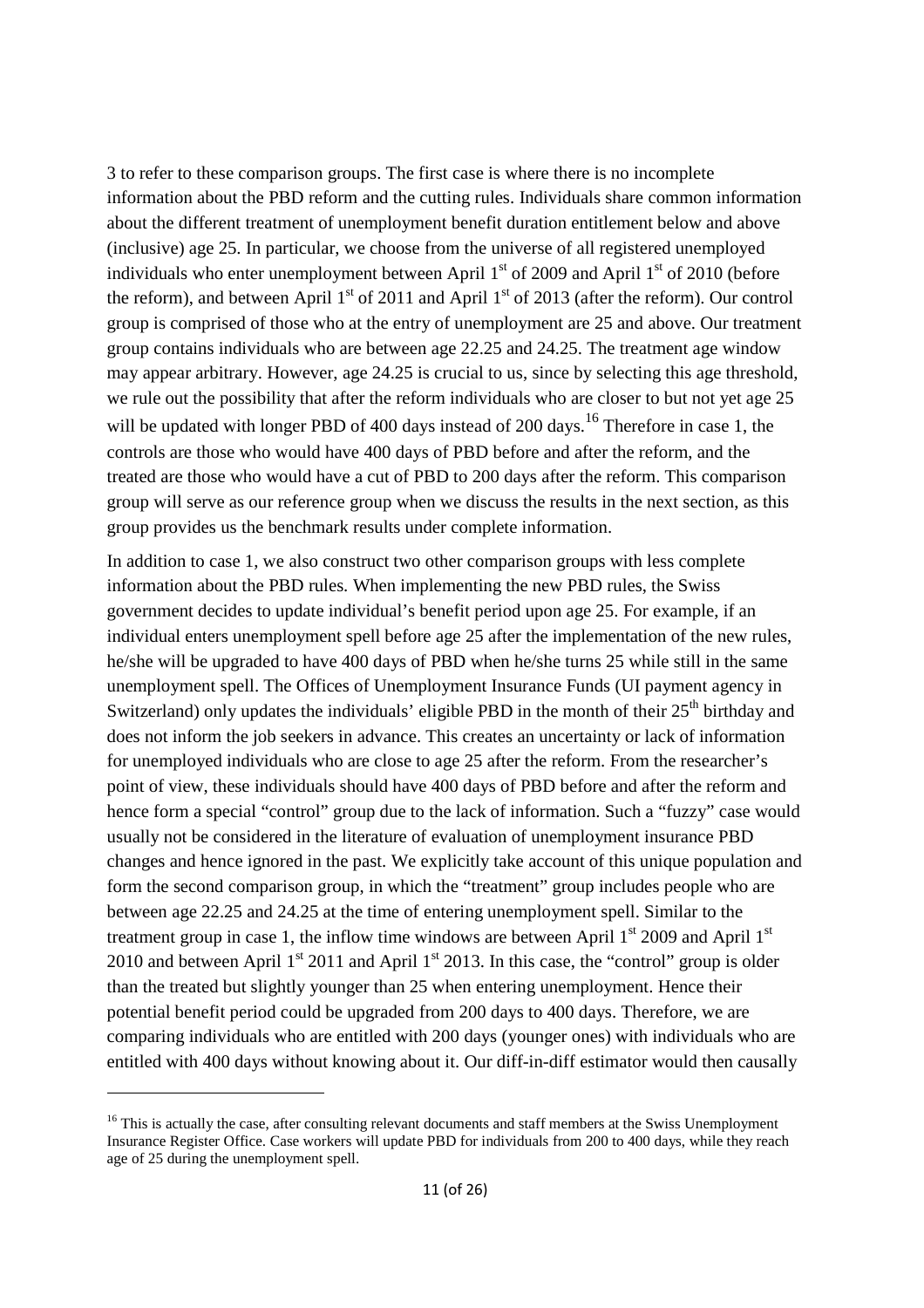identify the effect of being "treated" as compared to the uncertain "control" group, because the double difference in outcomes before and after the policy change should eliminate any fixed unobserved heterogeneity between the two age groups. To further focus on the role of incomplete information, we censor outcome variables (exit rate and unemployment duration) at age 25 for both control and treated. This is necessary, because before age 25, the treated is not sure of what PBD rules will apply to them after age 25. To better interpret the results from the censored outcomes for case 2, we censor outcomes in case 1 the same was as we did to case 2. The censored result from case 1 would serve as a good reference point.

As a final step, we form our last comparison group, which is case 3. In this case, we reconsider the missing inflow time window that is before and not far from the implementation date. This inflow window is between July 2010 and February 2011. Consider for example an individual who enters unemployment spell in the above mentioned time frame at age of 23. Initially she expects 400 days of PBD upon entry, although she is young but the policy of shortening PBD has not been put into place yet. As she continues to rely on the UI benefit, the reform hits her so that she suddenly loses half of her potential benefit dates in the future. This is because she is still younger than 25 when the PBD reform takes place. Such a "negative" surprise gives us an opportunity to form another informative comparison group which contains individuals who could potentially face negative news while unemployed, and individuals who will not be affected by such news anyways. In particular, we consider two inflow windows: from April  $1<sup>st</sup>$ 2009 to April 1<sup>st</sup> 2010, and from July 1<sup>st</sup> 2010 to February 1<sup>st</sup> 2011. The control group is comprised by those who enter unemployment above age of 25 in the above mentioned inflow window. Our treated individuals are those who are between age 22.25 and 24.25 and enter unemployment between July 2010 and February 2011. The treated is facing a PBD cut on April 1<sup>st</sup> of 2011. This cut is a valid "shock" for the treated because the entry period for the treated (between July 2010 and February 2011) is selected to guarantee that individuals will potentially "experience" the PBD cut within 9 months (200 days) of unemployment.<sup>17</sup> In this case, we are comparing unemployed individuals who have 400 days of PBD with individuals whose PBDs are likely to be cut by 200 days. One should notice that the "post" indicator  $I_i^{post}$  now equal to 1 for the period that is before the implementation date, i.e. July 2010 to February 2011. In the diff-in-diff framework, usually, the post means after the reform. But in this case, our definition of post refers to the entry period that is exposed to potential cuts in PBD. Because we are interested to find out whether relatively younger individuals who enter the post period exhibits different behavioral patterns than the unaffected older individuals. In this case the natural experiment should help us identify the effects of uncertainty about negative PBD news on individual's behavior. Furthermore, to pin down how information may alter the effect of PBD cut, we analyze censored outcomes (probability to exit to employment, probability to exit to non-employment, and duration) before the arrival of the PBD change in April 2011. To form a

<sup>&</sup>lt;sup>17</sup> Note that there is a 9 month gap between July 1<sup>st</sup> 2010 and April 1<sup>st</sup> 2011.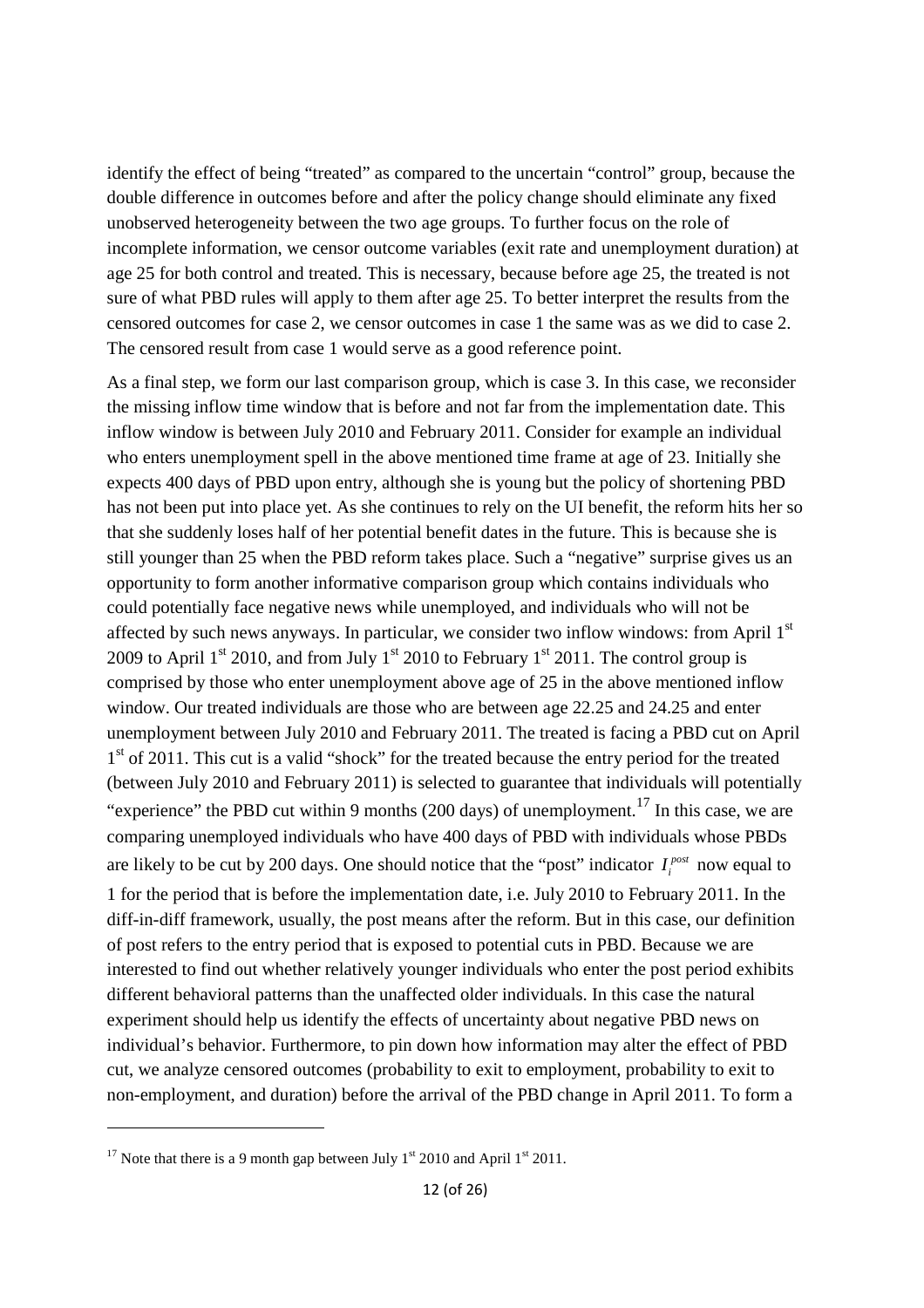meaning comparison group, the censoring on outcomes is also applied to the control group where there is no uncertainty involved.

### [Table 2 around here]

Both case 2 and 3 include a group of individuals who face incomplete information regarding PBD rules. However the nature of the incomplete information differs between the two cases. First of all, the post period in case 2 is after the implementation of the PBD change. So people should know about the age distinction about PBD days, the only uncertainty comes from the specifics of how such a PBD change is implemented. People entering unemployment when under age of 25 form expectations about future PBD rules in the beginning. If the government does not inform them an update of changes in PBD entitlement individuals are less sure or even ignore the possibility of being upgraded when reach age 25. We should then expect a minor or even negligible effect for this group compared with the controls that will for sure have 200 days in any event. On the other hand, for case 3, the incomplete information is more pronounced since the post is defined before the actual policy reform is in place. The Swiss government has passed a law to mandate PBD reform more about 9 months before the implementation of the reform so that people have already form an expectation of such a PBD cut in the future. They just don't know when exactly the reform will hit. Secondly, uncertainty in case 2 makes people expect a potential gain in PBD. However, uncertainty in case 3 makes people form a negative expectation about PBD loss in the future. It turns out that such a difference in nature of the future prospects revealed by case 2 and 3 provides us additional insight about how rational individuals react in face of uncertainty. The next section will present the estimation results of the empirical model over 3 cases and offer discussions.

### **5. Results**

We estimate equation (1) for case 1, 2 and 3 respectively. For each case, we run two sets of regressions with the non-censored outcomes and censored outcomes separately. Table 3, Table 4 and Table 5 document the estimated treatment effects on three outcomes we consider in this paper: probability to exit from unemployment to employment; probability to exit from unemployment to non-employment (temporary leave labor force); and unemployment durations in days. We also report estimates on the coefficient of treated, post, and constant terms. The estimates on socio-economics as well as geographic variables are not reported to save space. But these estimates are available upon requests from the authors.

[Table 3 around here]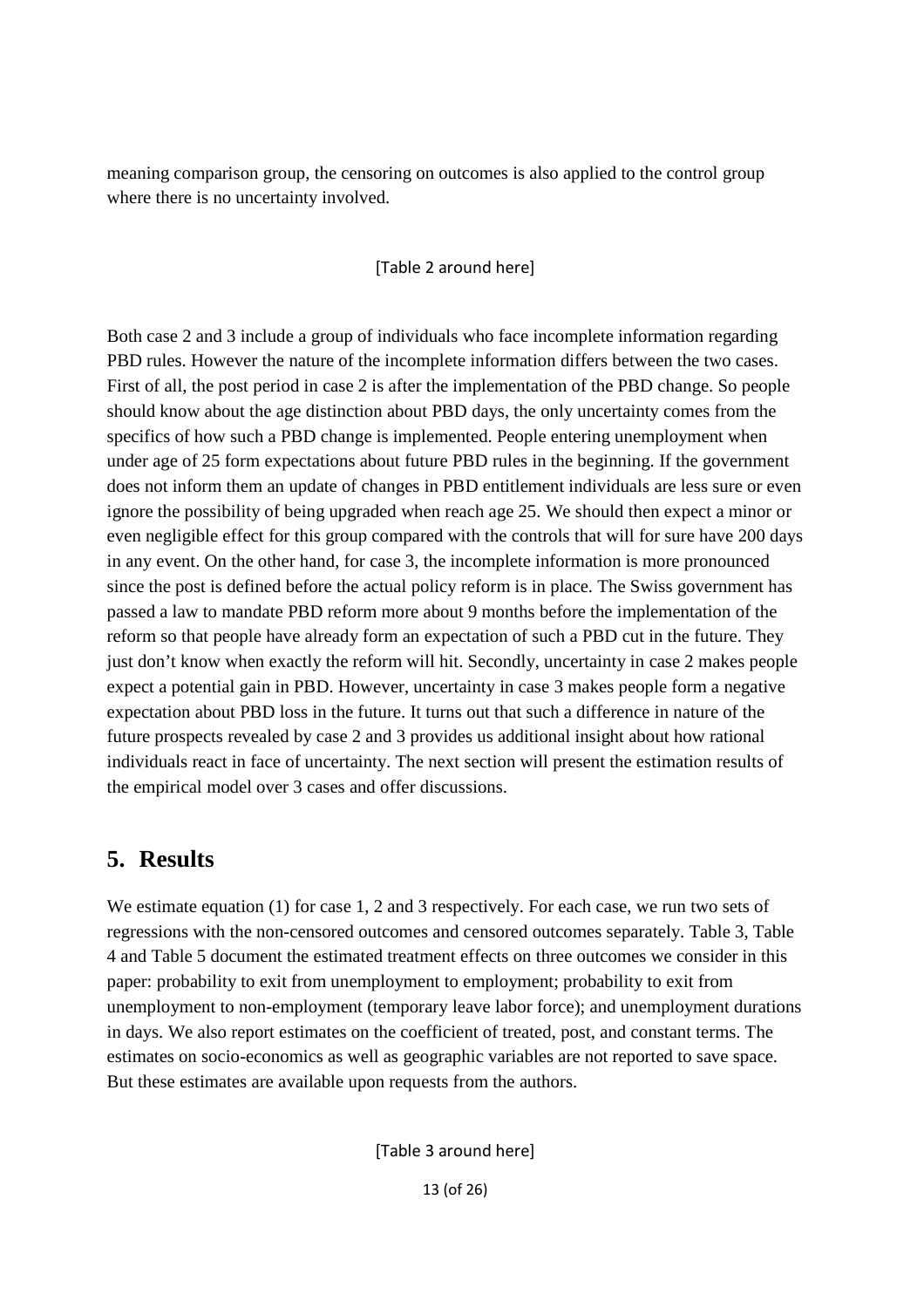The implemented PBD cut has significant effects on job seekers behavior. We can see from Table 3, cutting PBD by half makes unemployed individuals more likely to leave unemployment for both jobs and temporarily out of labor force. The effect is more prominent on leaving unemployment but not for employment reasons (5.2%). As expected, unemployment duration is also lower for the treated. On average they stay 9.7 days in unemployment less than their statistical counterparts in the control group. The censored outcomes also exhibit expected patterns in treatment effects for the complete information in case 1. After censoring, we look at outcomes at early stages of the unemployment spell: the effects are weaker in terms of magnitude but still significantly different from zero. For example, exiting to non-employment is 1.5% higher for the treated, and unemployment duration is 4.2 days shorter for the treated. This suggests that young unemployed job seekers facing a confirmed PBD cut react early. A PBD cut of 200 days makes unemployment insurance benefit less attractive in terms of "expected" UI benefit income streams. It hence makes other alternatives, such as going to school or leaving unemployment benefit temporarily more attractive to the job seekers. Interestingly, the "employment" effect of such a PBD cut is not as obvious as the effects on other two outcomes. Young job seekers tend to leave labor force (temporarily) and rely less on unemployment benefit.

### [Table 4 around here]

The results from case 2 are quite revealing (see Table 4). For the censored case, the job seekers who could potentially face an upgrade of PBD do not react to such an "expected" outcome. The coefficients of the diff-in-diff variables on three outcomes are not significantly different from zero. However, when we look at the non-censored case, we see an impact on existing rate. This effect is mainly driven by individual responses after they reach age 25, because by then, they will have an update of PBD from 200 days to 400 days. Before that, individual is more likely to believe that he will have 200 days just like the treated young job seekers. This could be that the government did not inform them about the updating rules, or could be that they do not know about it even if the information is available.

If we compare results from case 1 and case 2, we can see that information about PBD rules play an important role in determine the treatment effects. Incomplete information in case 2 is the only reason that individuals do not react to an update of PBD. If we assume that people form expectations about future outcomes and act accordingly. In case 2 they potentially face a "positive" shock in the future. In addition, they do not expect a "negative" shock in this case the reduction of PBD anymore since they are already younger than 25 and have 200 days of PBD. The "uncertainty" about this future shock due to lack of information about PBD rules would rather make them not responding to the positive shock.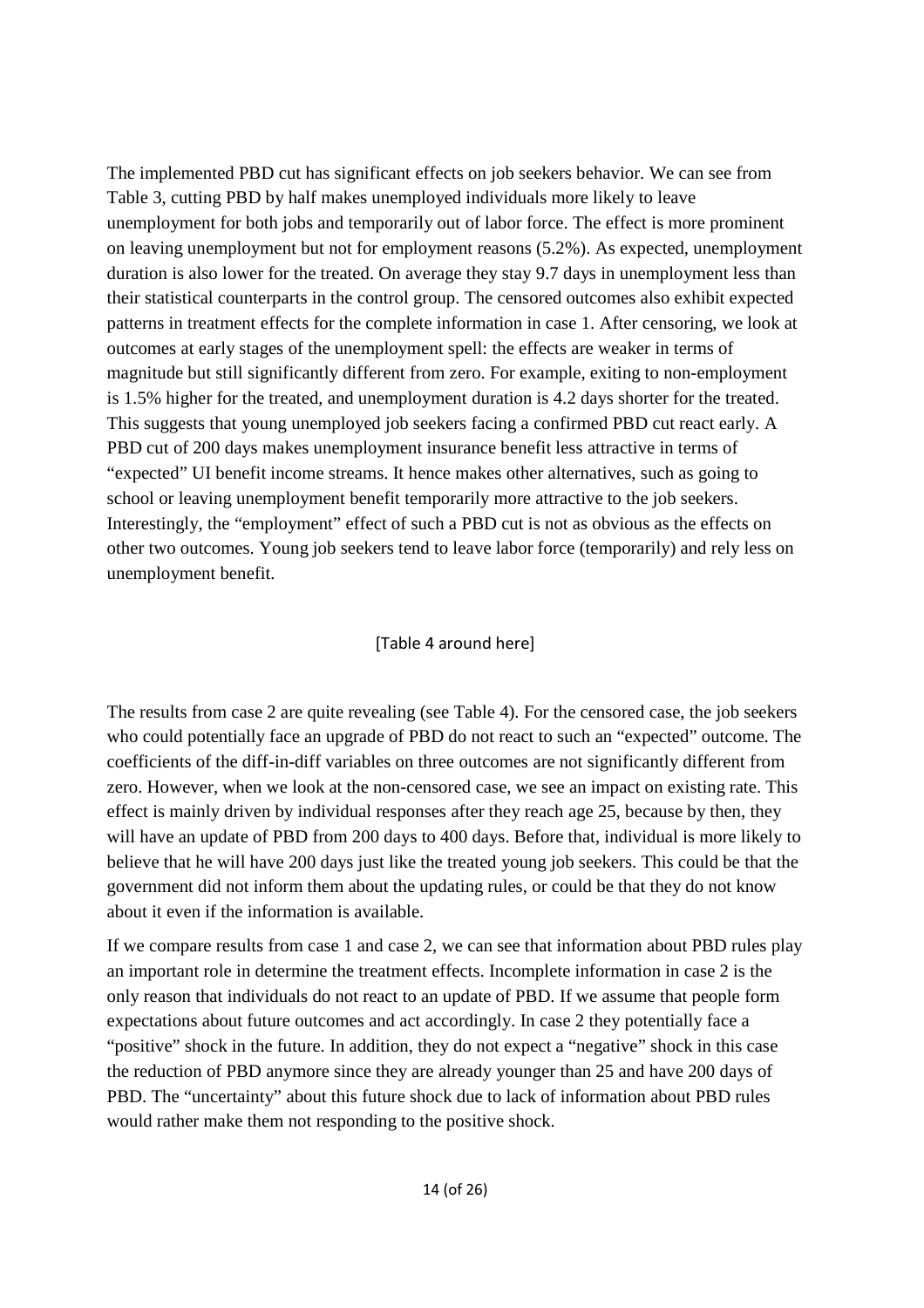#### [Table 5 around here]

Table 5 tells us about behaviors responding to "negative" shocks in the future. The noncensored effects are even more prominent than those in case 1. For example, relative to control, the treated are 2.2% more likely to find job and 5.8% more likely to exit to non-employment states, and stay on average 15 days less on unemployment. These results are driven by both before and after the information about PBD cut is shared (implementation date of PBD cut is the censoring point). For the censored case, the treated in case 3 are both more likely to find jobs and more likely to exit to non-employment. This suggests that facing a potential "negative" shock in the future, people do react. Again, we can assume that people form expectation about the future given their current information set. The law on PBD change has been passed a year before the implementation of the PBD change. Individuals share common information about potential cut in PBD for the young. If a young job seeker (our treated in case 3) enters unemployment before the implementation of the PBD cut, he is entitled with 400 days of PBD, however, he expects that in the future there is a chance that he may get cut, but he does not know when this will happen. Our regression results for the censored case show that he reacts on this uncertainty about future negative outcomes. The only possibility of any change in PBD in the future for such a treated individual in case 3 is going to be a cut.

#### [Table 6 around here]

To summarize the findings in an illustrative way, we document in Table 6 the effects of the PBD cut across three cases in an intuitive way. An upward arrow means a positive effect and double arrows means the effects are stronger in magnitude. "0" means that the treatment effect is not significantly different from 0. A comparison of the effects shows that especially for the censored cases, uncertainty about upgrading of PBD does not generate any responses from individuals, while uncertainty about downgrading in PBD makes people nervous about the future and triggers a positive exiting effect. The "natural experiment" on PBD in our context provides a unique scenario, in which individuals are exposed to uncertainty about same magnitude of PBD changes but in the opposite direction, i.e. either a gain of 200 days or a loss of 200 days. Our results further reveal that an average risk-averse individual is more sensitive towards potential losses than potential gains facing uncertainty in both cases. This finding is in line with the arguments about "loss aversion" in Tversky and Kahneman 1991 and Yechiam and Telpaz 2013. The response recovered in our case 3 can also be explained by "consumption commitment" theory proposed by Chetty 2003, who argues that if the magnitude of income "shock" is larger, individuals will react by changing their durable goods consumption patterns. A PBD reduction of 200 days could be considered as a substantial drop in the "income" stream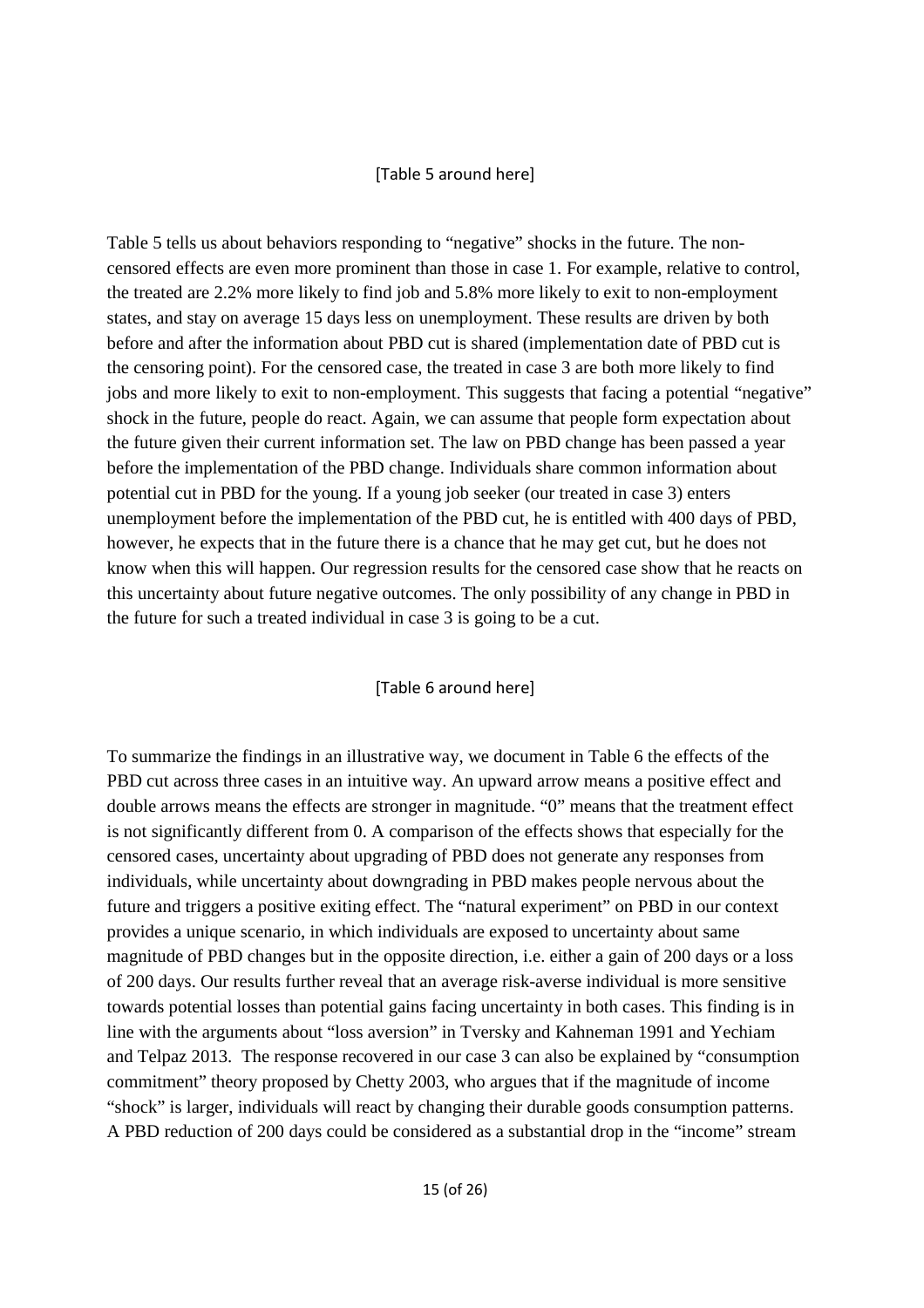that is derived from unemployment insurance payments, such a negative shock is big enough to make our treated individuals in case 3 to decide to leave unemployment early to avoid the potential income loss and "smooth out" the current consumption.

## **6. Conclusion**

The literature on public policy evaluations and/or social policy schemes has flourished for many years. This literature has offered many theoretical and empirical evidences from various types of natural experiment settings around the world. Yet most of the existing studies have focused on the "treatment" effects identified based on the assumption that information is perfect and there is no incomplete information of policy rules from the perspectives of targeted population. That has led to a lack of empirics that offer evidences on the importance of information in the context of public policy evaluations, especially the ones that are based on large scale registered data. We fill this gap by taking advantage of a nationwide unemployment insurance policy reform that has been implemented in Switzerland together with access to a large scale administrative data set that records all registered unemployed individuals throughout Switzerland.

The natural experiment we exploit provides an excellent context for our purpose to show how information matters in directing individual responses under different scenarios. First of all, the policy reform is "clean" and "sharp" because the only condition for different treatment in PBDs is whether one reaches age 25. Newly unemployed individuals receive 400 days of PBD if they are at or above age 25 and receive 200 days if they are younger than 25. There are no economic reasons to believe that people just above age 25 and people just below 25 share very different preferences in job search behaviors. The different PBD rules around age 25 offers sufficient identifying condition to estimate the policy impacts. Secondly, the selected three comparison groups (case 1 2 and 3) only differ in terms of age of entry into the unemployment spell and the calendar time at which they enter. We do not observe different patterns of entering unemployment spell across all three cases and between all control and treatment groups. This is reassuring, because the only difference between the treatment group and the control group is the difference in the entitled PBD days (either 400 days or 200 days). Furthermore, incomplete information about the rules of new PBD is the only difference between the treatment group in case 1 and the treatment group in case 2, since the design and size of the policy change are the same. Case 1 and 3 also share the same information difference in this regard.

Empirical results from the diff-in-diff regressions across all three cases show that incomplete information is the key to explain differences in the treatment effects among individuals who face the same policy reform but have different knowledge about the specific rules that apply to them. This can be seen for example, by comparing results from censored case 2 with results from censored case 1. A comparison between results that are based on censored outcomes from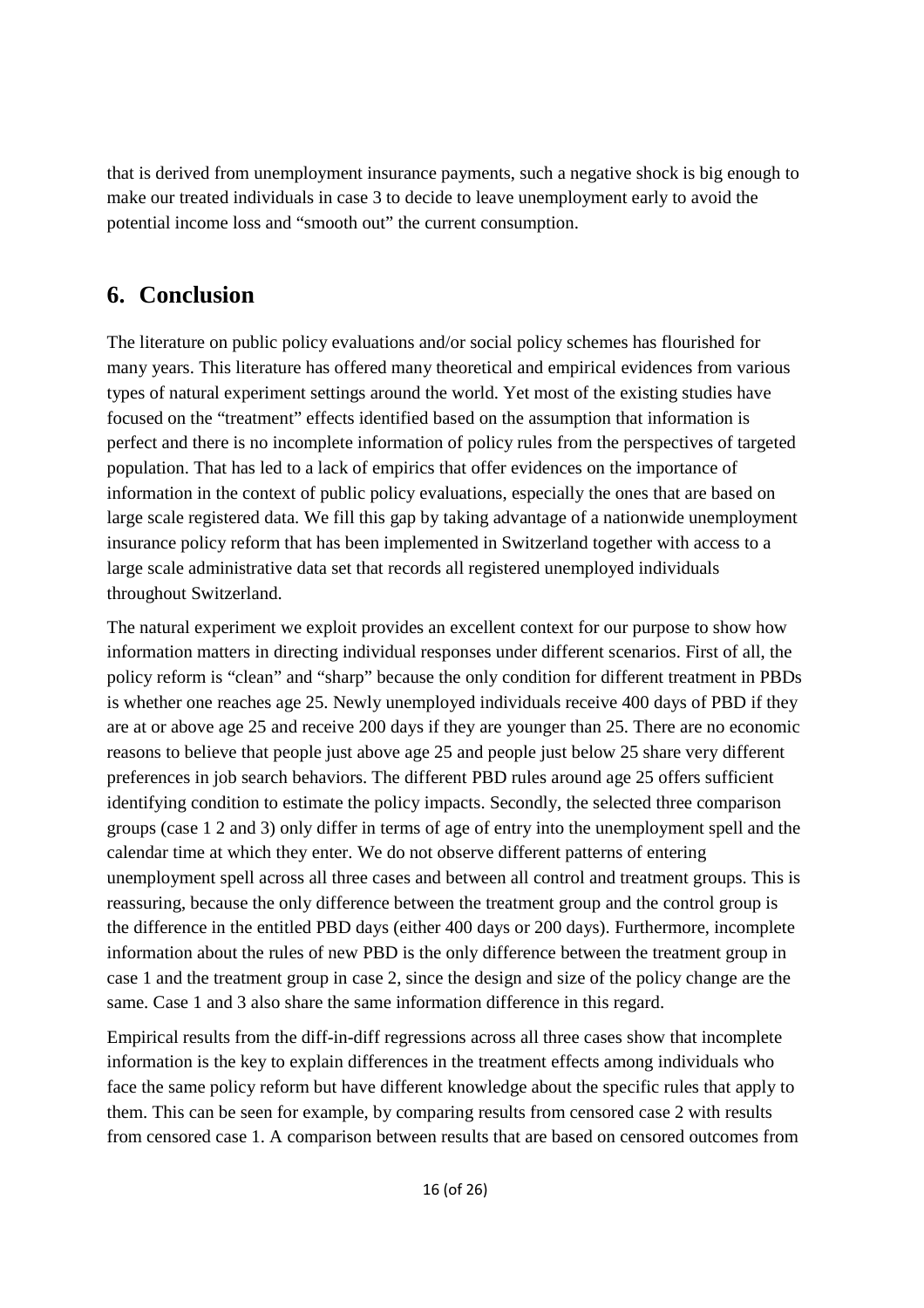case 1 and case 3 also delivers the message: information does matter and it generates different treatment effects among different groups given the same reform.

Comparison of the results between case 2 and 3 provides additional evidence on the nature of the information and its impact on behaviors. In particular, the treated individuals with censored outcomes in case 2 and 3 share common elements of incomplete information from the same design of the reform. The main difference between these two treatment groups in censored case 2 and case 3 is that one is facing a potential upgrade (PBD increase of 200 days in case 2), and the other is facing a potential downgrade (PBD decrease of 200 days in case 3). The reactions identified by the diff-in-diff approach in both cases differ a lot. 1) The reactions are not symmetric even though the potential "risky" outcomes are symmetric in magnitude. 2) People seem to take "negative" potential shocks more seriously than "positive" shocks. When there is a potential PBD cut in the future, individuals would adjust their behavior by having a higher probability to leave the unemployment spell even there is uncertainty involved in the advent of such shock. Part of the reason for this pattern could be due to the fact that the information about the implementation of a PBD cut was announced sometime before the actual implementation date by passing the referendum on the cut of PBD for the young job seekers. However the Swiss government did not provide any information on the specific date of the PBD reform to the public while passing the referendum. This in turn generates "expectation" effects of the PBD cut among the young before the actual implementation date. This effect is captured by the analysis of case 3. One should also notice that the degree of incomplete information also differs between case 2 and case3. In case 2, the incomplete information is about the uncertainty on implementation of the rules of the new PBD after it has been put into place. In case 3, the uncertainty is more serious in a sense that the PBD has not yet been implemented for the censored case. This difference in the degree of uncertainty even strengthen our results suggesting that risk-averse individuals will react on "negative" future PBD shocks even the uncertainty of the shock is higher.

In this paper, we provide not only evidence on the importance of incomplete information in public policy evaluations but also additional evidence that supports the argument of "loss aversion" mentioned in Tversky and Kahneman 1991 and in Yechiam and Telpaz 2013. The reason why the treatment effect is non-exist in case 2 (potential upgrade) and the treatment effect is significant and positive in case 3 (potential downgrade) can be that for an average risk averse individual, disutility from a potential gain outweigh the utility from a potential gain of the same magnitude. People hence will act accordingly to avoid the higher disutility from a loss, which in this context is a PBD cut. Alternatively, our results also echo the argument of "consumption commitment" by Chetty 2003. Facing a possible major loss in the future (a PBD cut), individuals adjust their behaviors to minimize the income variation and try to maintain their previous consumption levels. Therefore, they will seek for other alternatives to leave unemployment spell because the expected benefit from staying in unemployment is lower with a PBD cut. However, people may not adjust their behavior at all as in case 2, because the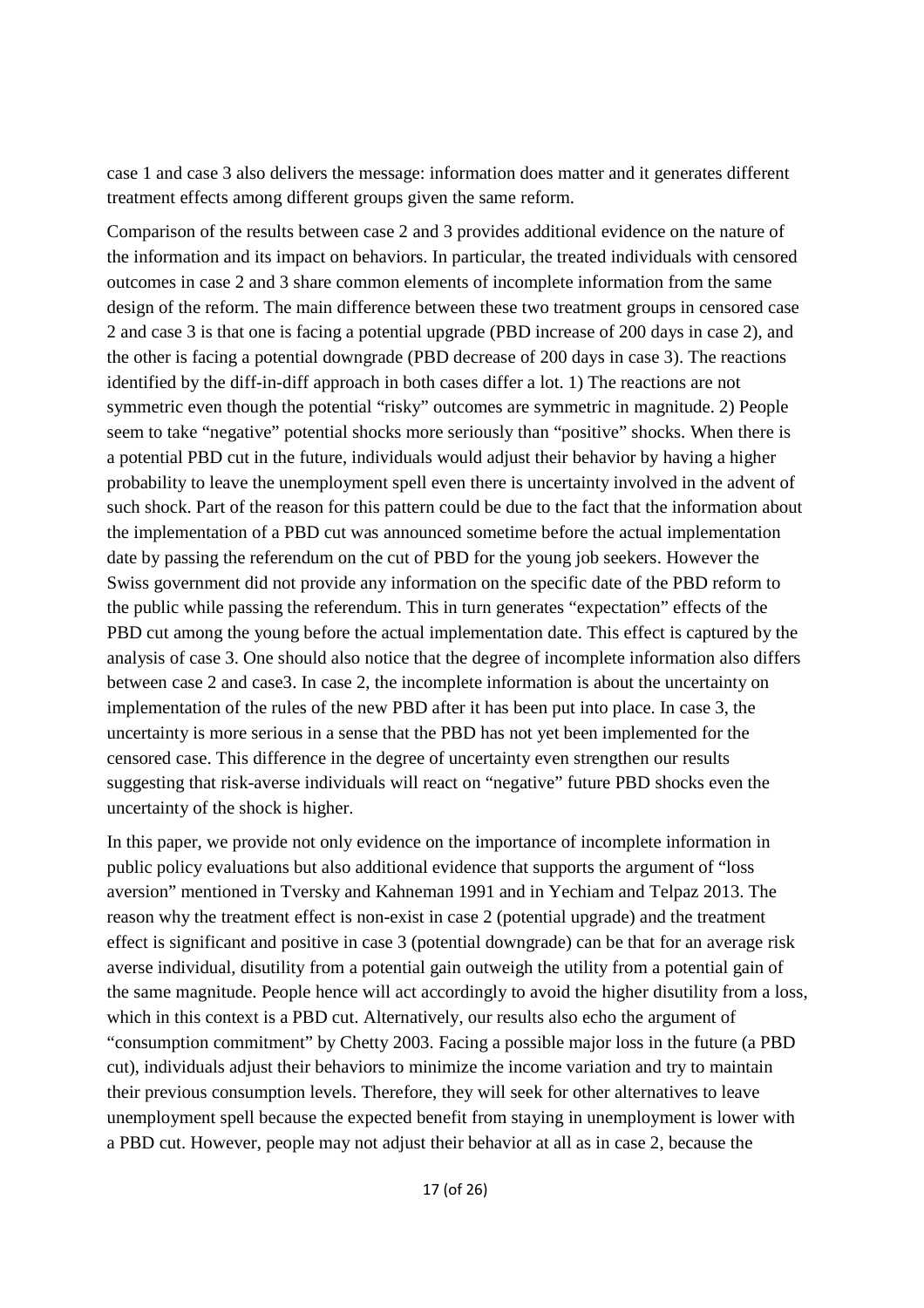potential gain from the unemployment insurance benefit does not require additional effort or behavior change in order to keep the same consumption pattern in the event of the positive shock in the future.

To further disentangle the channel to interpret the results in this paper between "loss aversion" and "consumption commitment" additional analysis with richer individual level information is needed. For example more information about individuals' financial situations, such as family asset and liquidity holdings, consumption patterns on durable goods would help to determine whether consumption commitment fits better when it comes to interpret our results. This is the object of future research.

Finally the results offer important evidence on the role of information to policy makers who expect certain reactions from the design and implementation of any public policy. Incomplete information among targeted groups about specific rules and practices that come with the intended social policy reform would potentially alter individual responses in ways that are usually not easily expected by policy makers. Ignoring incomplete information could result in unexpected outcomes from the targeted population. It is recommended that designing and implementing new public policy rules should consider the distribution of relevant information in a way that it does not distort the intention of the policy change in an unintended way.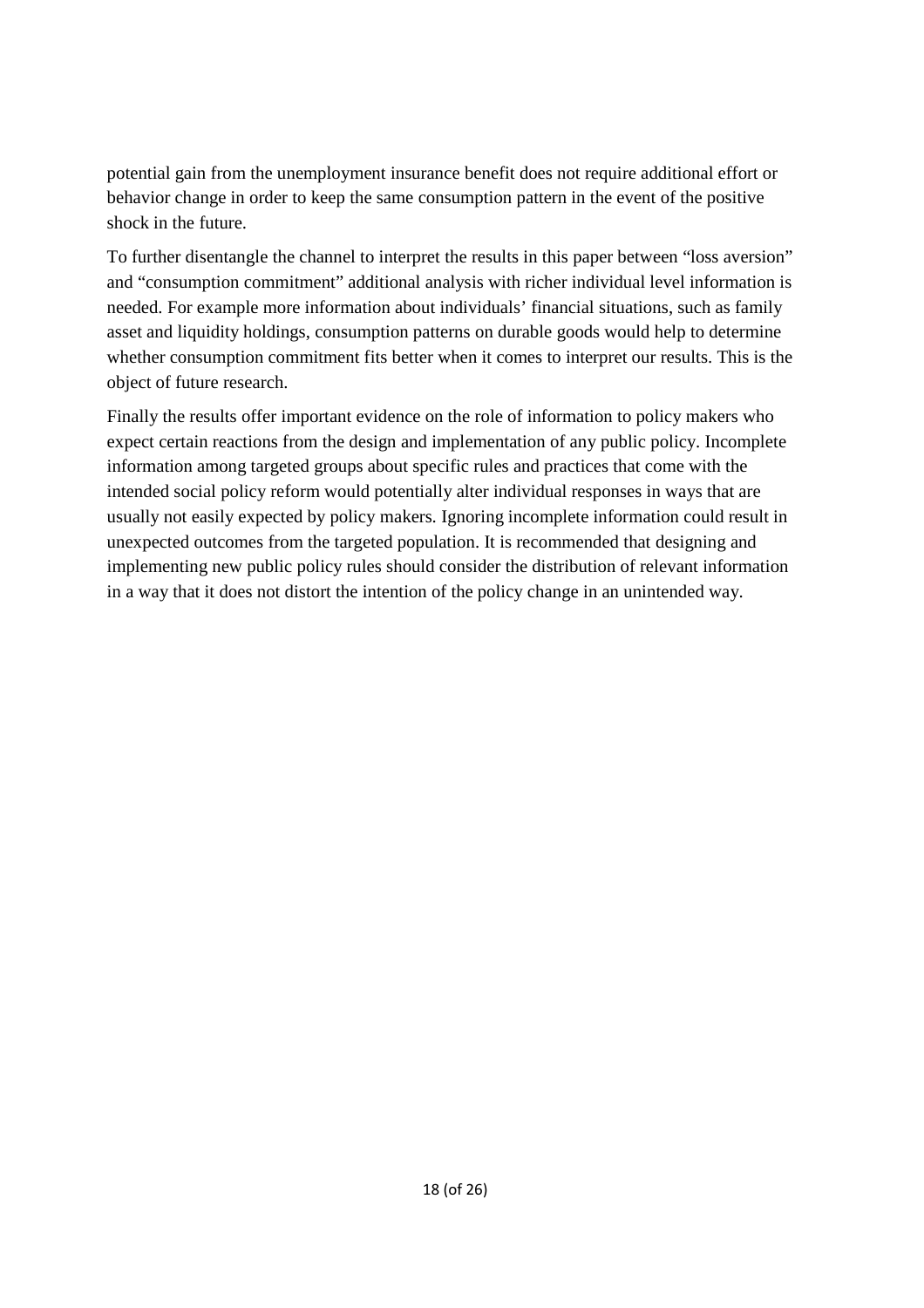## **References**

Alm, James. 1988. Uncertain Tax Policies, Individual Behavior, and Welfare. *The American Economic Review* 78(1): 237-245.

Arni, Patrick, and Amelie Schiprowski. 2015. The Effects of Binding and Non-Binding Job Search Requirements. IZA Discussion Paper No. 8951.

Arni, Patrick, Rafael Lalive, and Jan C. van Ours. 2013. How Effective Are Unemployment Benefit Sanctions? Looking Beyond Unemployment Exit. *Journal of Applied Econometrics* 28 (7): 1153–1178.

Blundell, Richard, Marco Francesconi, and Wilbert van der Klaauw. 2011. Anatomy of Welfare Reform Evaluation: Announcement and Implementation Effects. IZA Discussion Paper No. 6050.

Cameron, A. Colin, and Pravin K. Trivedi. 2005. *Microeconometrics: methods and applications*. Cambridge university press, 2005.

Card, David, and Phillip B. Levine. 2000. Extended Benefits And The Duration Of UI Spells: Evidence From The New Jersey Extended Benefit Program. *Journal of Public Economics* 78: 107-138.

Chetty, Raj. 2003. Consumption Commitments, Unemployment Durations, and Local Risk Aversion. NBER working paper # 10211.

Chetty, Raj, John N. Friedman, and Emmanuel Saez. 2013. Using Differences in Knowledge Across Neighborhoods to Uncover the Impacts of the EITC on Earnings. *The American Economic Review* 103: 2683-2721.

Giavazzi, Francesco, and Michael F. McMahon. 2012. Policy Uncertainty and Household Savings. Review of Economics and Statistics 94: 517-531.

Kahneman, Daniel, Jack L. Knetsch, and Richard H. Thaler. 1990. Experimental Tests of the Endowment Effect and the Coase Theorem. *Journal of Political Economy* 98: 1325-1348.

Katz, Lawrence F. and Bruce D. Meyer. 1990. The impact of the Potential Duration of Unemployment Benefits on the Duration of Unemployment. *Journal of Public Economics* 41: 45-72.

Lalive, Rafael, 2008. How Do Extended Benefits Affect Unemployment Duration A Regression Discontinuity Approach. *Journal of Econometrics* 142: 785-806.

Lalive, Rafael, Jan C. van Ours, and Josef Zweimüller. 2005. The Effect of Benefit Sanctions on the Duration of Unemployment. *Journal of the European Economic Association* 3 (6): 1386-1417.

Lemieux, Thomas, and Kevin Milligan. 2008. Incentive Effects of Social Assistance: A Regression Discontinuity Approach. *Journal of Econometrics* 142: 807-828.

Luttmer, Erzo FP, and Andrew A. Samwick. 2012. The welfare cost of perceived policy uncertainty: evidence from social security." NBER working paper

Mortensen, Dale T. 1977. Unemployment Insurance and Job Search Decisions. *Industrial and Labor Relations Review* 30: 505-517.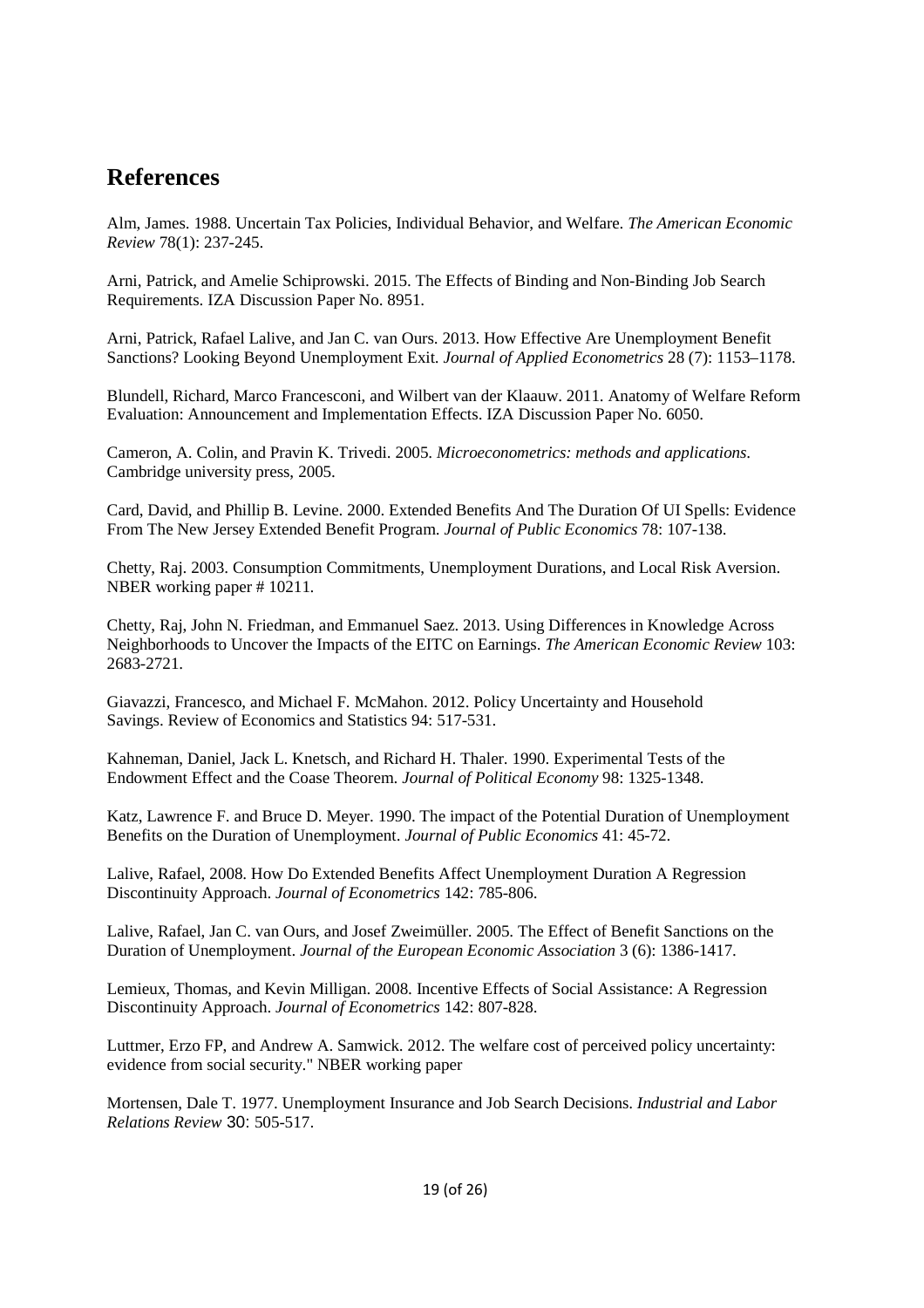Moffitt, Robert, and Walter Nicholson. 1982. The Effect of Unemployment Insurance on Unemployment: The Case of Federal Supplemental Benefits. *The Review of Economics and Statistics* 64: 1-11.

SECO. 2011. Weisung AVIG 2011. Swiss State Secretariat of Economic Affairs (SECO), AVIG-Praxis 2011/R-1.

Schmieder, Johannes F., Till von Wachter, and Stefan Bender. 2012. The Effects of Extended Unemployment Insurance Over the Business Cycle: Evidence from Regression Discontinuity Estimates Over 20 Years. *The Quarterly Journal of Economics* 127: 701-752.

Schweizerische Eidgenossenschaft. 2010. Volksabstimmung vom 26. September 2010, Erläuterungen des Bundesrates, Swiss Confederation, Federal Council (Swiss Government).

Tversky, Amos. And Daniel Kahneman.1991. Loss Aversion in Riskless Choice: A Reference Dependent Model. *Quarterly Journal of Economics* 106: 1039–1061.

van Ours, Jan C., and Milan Vodopivec. 2006. How Shortening the Potential Duration of Unemployment Benefits Affects the Duration of Unemployment: Evidence from a Natural Experiment. *Journal of Labor Economics* 24: 351-378.

Yechiam, Eldad. and Ariel Telpaz. 2013. Losses Induce Consistency in Risk Taking Even Without Loss Aversion. *Journal of Behavioral Decision Making* 26: 31–40.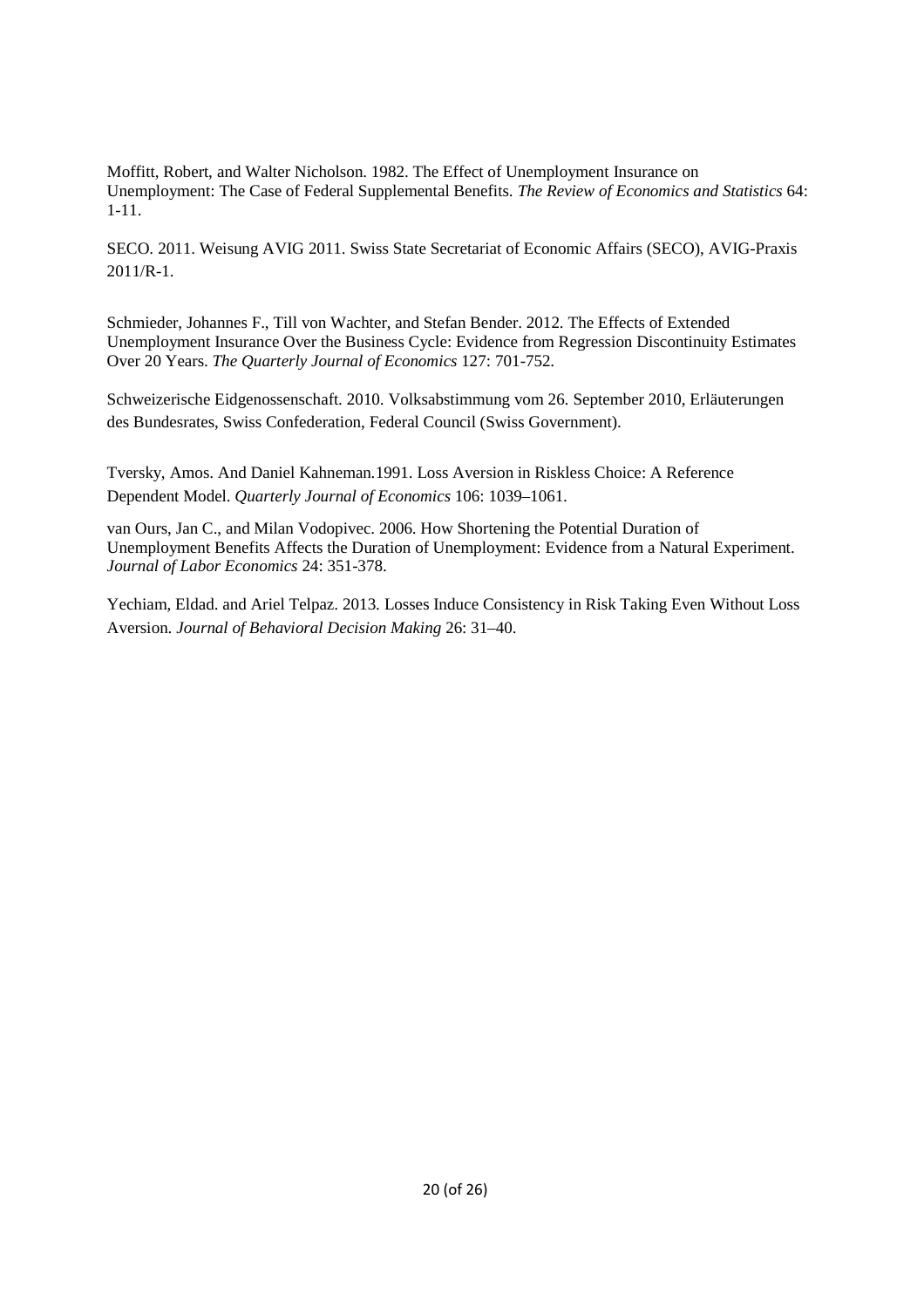# **Figures**



Figure 1: Distribution of realized unemployment durations in estimation sample

*Note:* Full estimation sample (age at unemployment entry 22.25 to 27), 53'705 observations; unemployment durations censored after 2 years (730 days) in left panel and after 1 year in right panel

*Source:* Swiss Unemployment Insurance Register (AVAM/ASAL) dataset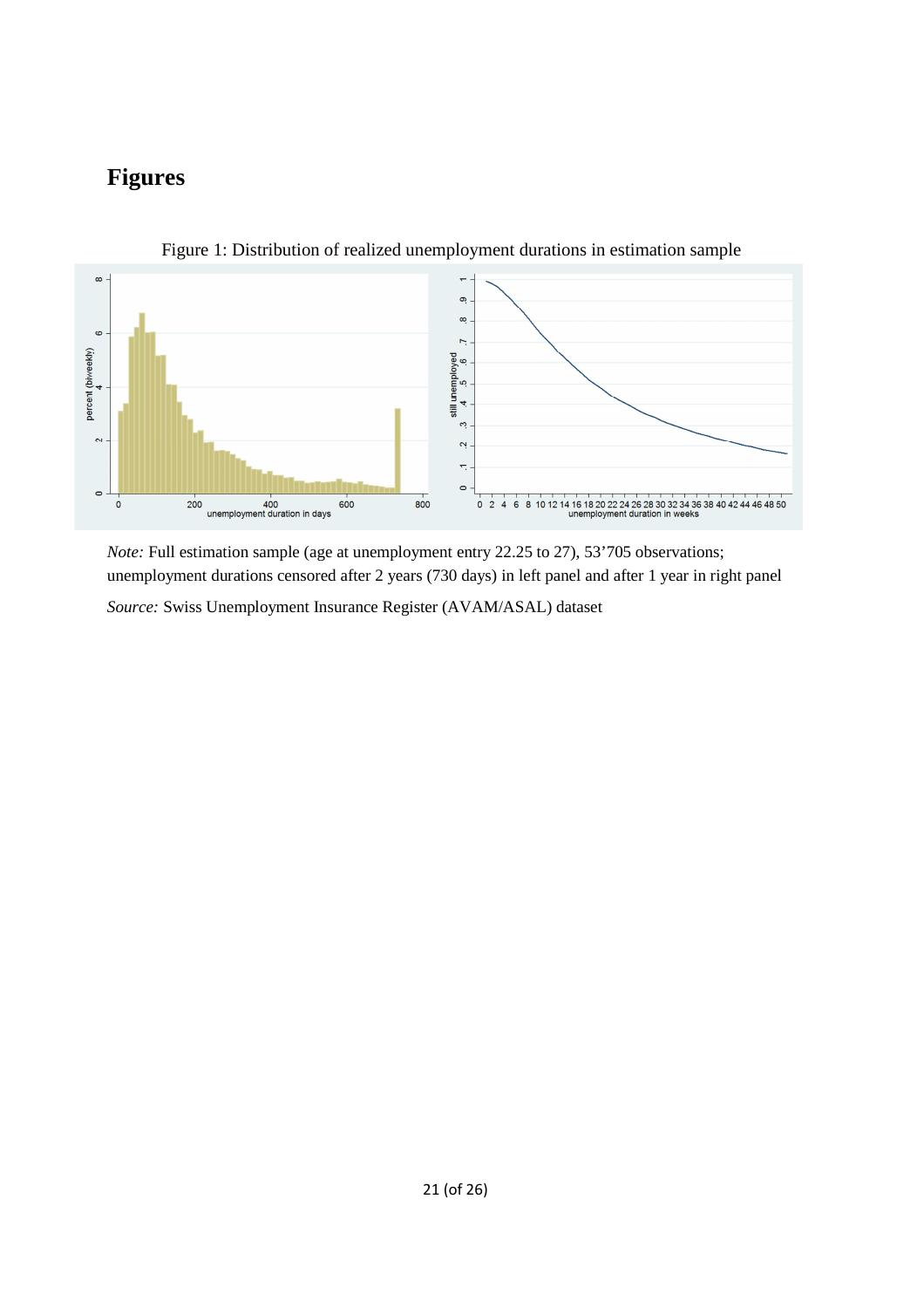## **Tables**

|                                     |                                     |         | St. dev. |
|-------------------------------------|-------------------------------------|---------|----------|
| Unemployment duration               | (median in days)                    | 133     | 118.08   |
| Gender                              | Female                              | 0.455   |          |
| Education                           |                                     | 0.211   |          |
|                                     | Primary $\left($ < = 11y.)          |         |          |
|                                     | Secondary (12-13y.)                 | 0.666   |          |
|                                     | Tertiary (>=14y.)                   | 0.053   |          |
| Mother tongue                       | German                              | 0.487   |          |
|                                     | French                              | 0.212   |          |
|                                     | Italian                             | 0.049   |          |
| Foreign born                        |                                     | 0.318   |          |
| Insured earnings                    | (mean, CHF)                         | 4049.71 | 1230.91  |
| Occupation                          | <b>Sales</b>                        | 0.156   |          |
| (5 biggest)                         | Production (blue collar, etc.)      | 0.128   |          |
|                                     | Gastronomy                          | 0.123   |          |
|                                     | Office & admin                      | 0.111   |          |
|                                     | Construction                        | 0.108   |          |
| Job type                            | Apprentice                          | 0.039   |          |
|                                     | Support task                        | 0.225   |          |
|                                     | Professional                        | 0.713   |          |
| Urbanization                        | Centers                             | 0.359   |          |
|                                     | Sub-urban                           | 0.427   |          |
|                                     | Sub-industrial & Touristic          | 0.123   |          |
|                                     | Rural                               | 0.091   |          |
| Previous unemployment<br>experience | (duration in days for past 3 years) | 80.81   | 128.29   |

Table 1: Descriptive statistics on socio-demographic characteristics in estimation sample

N 53'705

*Notes:* Descriptives are reported for the estimation sample of unemployed who enter registration between age 22.25 and 27. Proportions are presented if not otherwise stated. *Source:* UIR dataset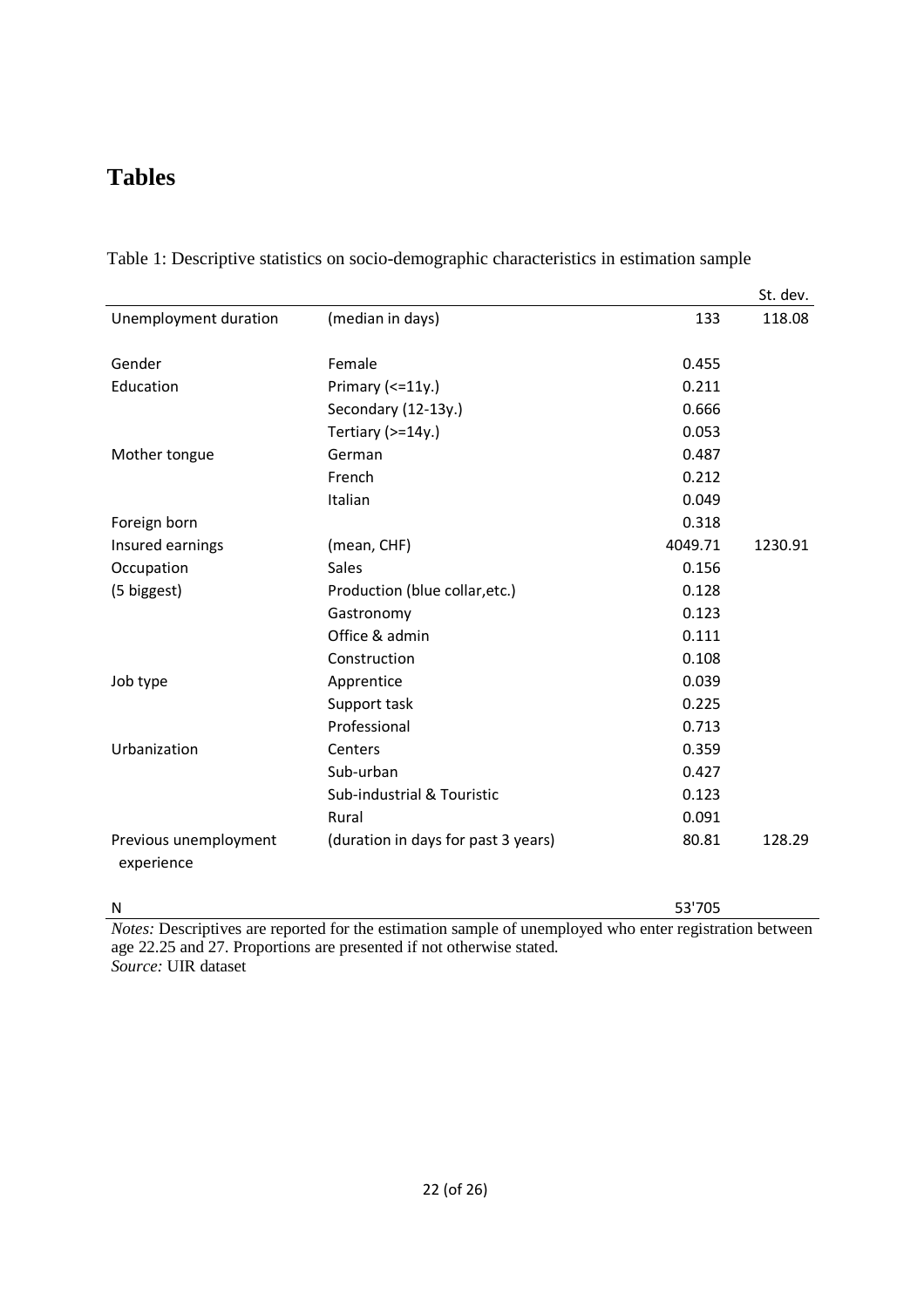| 1) Reference Case     | 200 pure                     | VS. | 400 pure                     |
|-----------------------|------------------------------|-----|------------------------------|
|                       | [22.25; 24.25]               |     | [25; 27]                     |
|                       | treated                      |     | control                      |
| 2) Upgrade            | 200 pure                     | VS. | update 200 $\rightarrow$ 400 |
| $200 \rightarrow 400$ | [22.25; 24.25]               |     | [24.25; < 25]                |
|                       | treated                      |     | control                      |
| 3) Downgrade          | update 400 $\rightarrow$ 200 | VS. | 400 pure                     |
| $400 \div 200$        | [22.25; 24.25]               |     | [25; 27]                     |
|                       | treated                      |     | control                      |
|                       |                              |     |                              |

Table 2: Overview of the comparison cases generated by the natural experiment

Table 3: Reference case (full information): treatment effects

| Non-censored |              |               | Censored    |                             |             |
|--------------|--------------|---------------|-------------|-----------------------------|-------------|
| finding      | (temp.) exit | UE duration   | finding     | (temp.) exit                | UE duration |
| job          | labor force  |               | job         | labor force                 |             |
|              |              |               |             |                             |             |
| 0.0112       | $0.0522***$  | $-9.6830***$  | $-0.0089$   | $0.0145***$                 | $-4.229***$ |
| (0.0098)     | (0.0072)     | (2.5043)      | (0.0103)    | (0.0052)                    | (1.4579)    |
|              |              |               |             |                             |             |
| $0.0231***$  | 0.0008       | $-7.2465***$  | $0.0305***$ | $-0.00492$                  | $-0.969$    |
| (0.0083)     | (0.0058)     | (2.1338)      | (0.0086)    | (0.0042)                    | (1.2386)    |
| 0.0101       | $0.0133**$   | $-11.1435***$ | $0.0372***$ | $0.00850*$                  | $-2.797**$  |
| (0.0084)     | (0.006)      | (2.1571)      | (0.0088)    | (0.0044)                    | (1.2574)    |
|              |              |               |             |                             |             |
| $0.6993***$  | $0.1190***$  | 165.4480***   | $0.396***$  | $0.0690***$                 | 92.97***    |
| (0.0149)     | (0.0114)     | (3.7806)      | (0.0155)    | (0.0084)                    | (2.1944)    |
|              |              |               |             |                             |             |
| 38'737       | 38'737       | 38'737        | 38'737      | 38'737                      | 38'737      |
| <b>YES</b>   | <b>YES</b>   | <b>YES</b>    | <b>YES</b>  | <b>YES</b>                  | <b>YES</b>  |
| <b>YES</b>   | <b>YES</b>   | <b>YES</b>    | <b>YES</b>  | YES                         | <b>YES</b>  |
| YES          | YES          | <b>YES</b>    | YES         | YES                         | YES         |
|              |              |               |             | $\cap$ $\cap$ $\sim$ $\cup$ |             |

*Notes:* Robust standard errors in parentheses, \*\*\* p<0.01, \*\* p<0.05, \* p<0.1. The spells for the early treatment effects are censored at the counterfactual time of the change of the PBD eligibility status (at 25th birthday in case 2; at reform date, April 1st 2011, in case 3). In reference case 1 the same censoring scheme than in case 2 is applied (by a mean-preserving uniform random spread; after 138 days in median), in order to allow for comparability across cases. *Source:* UIR dataset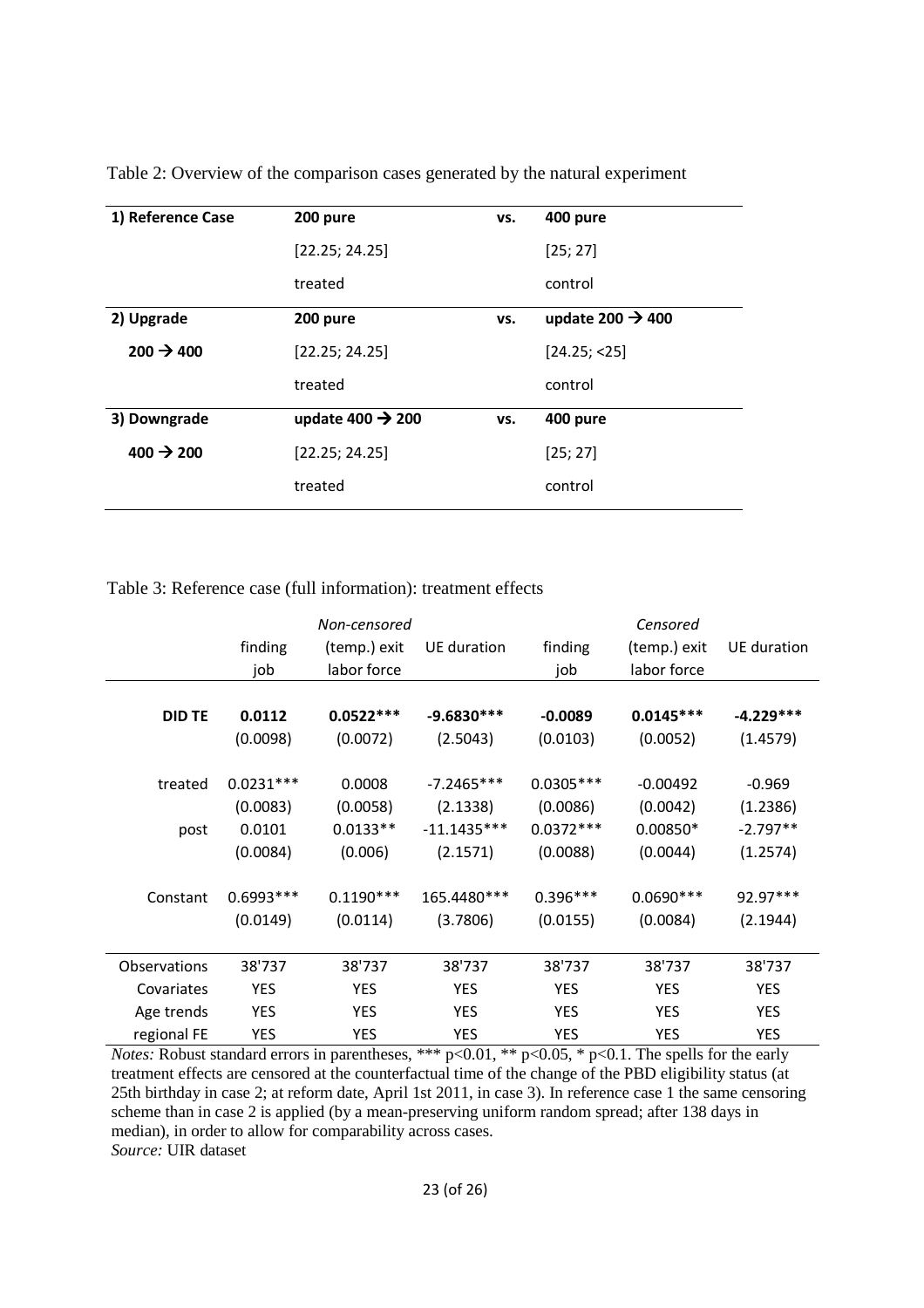|                     | finding<br>job      | Non-censored<br>(temp.) exit<br>labor force | UE duration             | finding<br>job          | Censored<br>(temp.) exit<br>labor force | UE duration             |
|---------------------|---------------------|---------------------------------------------|-------------------------|-------------------------|-----------------------------------------|-------------------------|
| <b>DID TE</b>       | 0.00692<br>(0.0135) | $0.0404***$<br>(0.0098)                     | $-5.234$<br>(3.4390)    | 0.00694<br>(0.0138)     | $-0.00172$<br>(0.0072)                  | $-0.0885$<br>(1.9012)   |
| treated             | 0.0121<br>(0.0112)  | 0.00752<br>(0.0079)                         | $-3.632$<br>(2.8849)    | $-0.000599$<br>(0.0117) | 0.00177<br>(0.0056)                     | $-1.674$<br>(1.6655)    |
| post                | 0.0128<br>(0.0129)  | $0.0266***$<br>(0.0094)                     | $-15.54***$<br>(3.2659) | $0.0249*$<br>(0.0130)   | $0.0227***$<br>(0.0069)                 | $-6.264***$<br>(1.7823) |
| Constant            | $0.719***$          | $0.107***$                                  | 156.6***                | $0.440***$              | $0.0637***$                             | $93.13***$              |
|                     | (0.0193)            | (0.0150)                                    | (4.8702)                | (0.0199)                | (0.0108)                                | (2.7887)                |
| <b>Observations</b> | 27'320              | 27'320                                      | 27'320                  | 27'320                  | 27'320                                  | 27'320                  |
| Covariates          | <b>YES</b>          | <b>YES</b>                                  | <b>YES</b>              | YES                     | YES                                     | <b>YES</b>              |
| Age trends          | <b>YES</b>          | <b>YES</b>                                  | <b>YES</b>              | YES                     | YES                                     | <b>YES</b>              |
| regional FE         | YES                 | <b>YES</b>                                  | <b>YES</b>              | YES                     | YES                                     | <b>YES</b>              |

Table 4: Case 2, upgrade from 200 to 400 days of PBD (incomplete information): treatment effects

*Notes:* Robust standard errors in parentheses, \*\*\* p<0.01, \*\* p<0.05, \* p<0.1. The spells for the early treatment effects are censored at the time of the change of the PBD eligibility status (at 25th birthday). *Source:* UIR dataset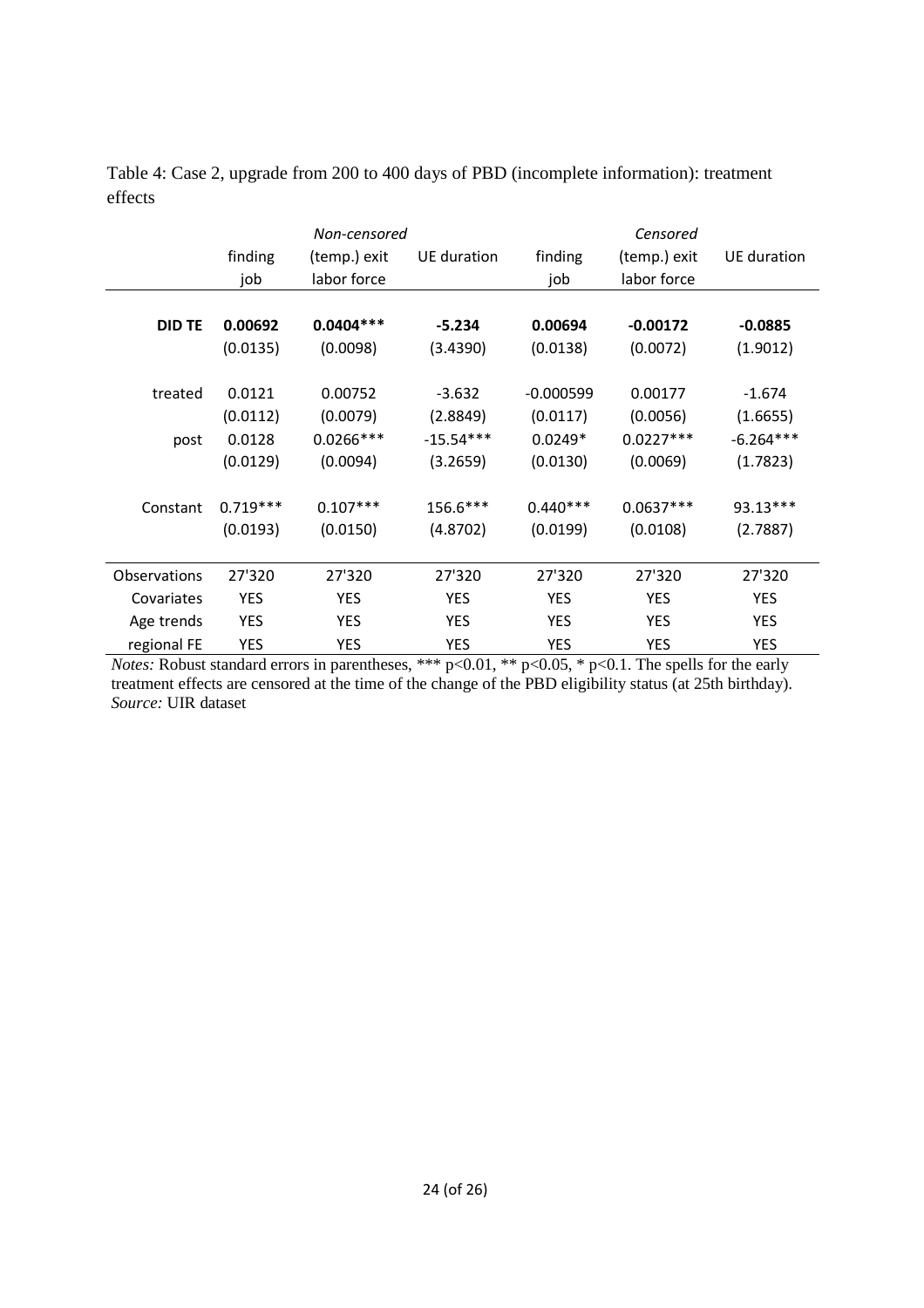|               | finding     | Non-censored<br>(temp.) exit | UE duration   | finding     | Censored<br>(temp.) exit | UE duration |
|---------------|-------------|------------------------------|---------------|-------------|--------------------------|-------------|
|               | job         | labor force                  |               | job         | labor force              |             |
| <b>DID TE</b> | $0.0221**$  | $0.0575***$                  | $-15.1226***$ | $0.0234*$   | $0.0214***$              | $-2.023$    |
|               | (0.0112)    | (0.0088)                     | (2.7892)      | (0.0120)    | (0.0069)                 | (1.4462)    |
|               |             |                              |               |             |                          |             |
| treated       | $0.0248***$ | 0.001                        | $-8.6112***$  | $0.0344***$ | $-0.00279$               | $-3.486***$ |
|               | (0.0083)    | (0.0058)                     | (2.1345)      | (0.0088)    | (0.0046)                 | (1.0554)    |
| post          | $-0.0095$   | 0.0049                       | $-10.1000***$ | $0.0224*$   | $-0.00344$               | $-9.982***$ |
|               | (0.013)     | (0.0095)                     | (3.33)        | (0.0136)    | (0.0071)                 | (1.8164)    |
|               |             |                              |               |             |                          |             |
| Constant      | $0.7193***$ | $0.1355***$                  | 164.8166***   | $0.573***$  | $0.112***$               | 133.5***    |
|               | (0.0198)    | (0.0149)                     | (5.0514)      | (0.0208)    | (0.0121)                 | (3.1276)    |
|               |             |                              |               |             |                          |             |
| Observations  | 32'789      | 32'789                       | 32'789        | 32'789      | 32'789                   | 32'789      |
| Covariates    | YES         | <b>YES</b>                   | YES           | <b>YES</b>  | <b>YES</b>               | <b>YES</b>  |
| Age trends    | <b>YES</b>  | <b>YES</b>                   | <b>YES</b>    | <b>YES</b>  | <b>YES</b>               | <b>YES</b>  |
| regional FE   | <b>YES</b>  | YES                          | <b>YES</b>    | YES         | <b>YES</b>               | <b>YES</b>  |

Table 5: Case 3, downgrade from 400 to 200 days of PBD (incomplete information): treatment effects

*Notes:* Robust standard errors in parentheses, \*\*\* p<0.01, \*\* p<0.05, \* p<0.1. The spells for the early treatment effects are censored at the time of the change of the PBD eligibility status (at reform date, April 1st 2011).

*Source:* UIR dataset